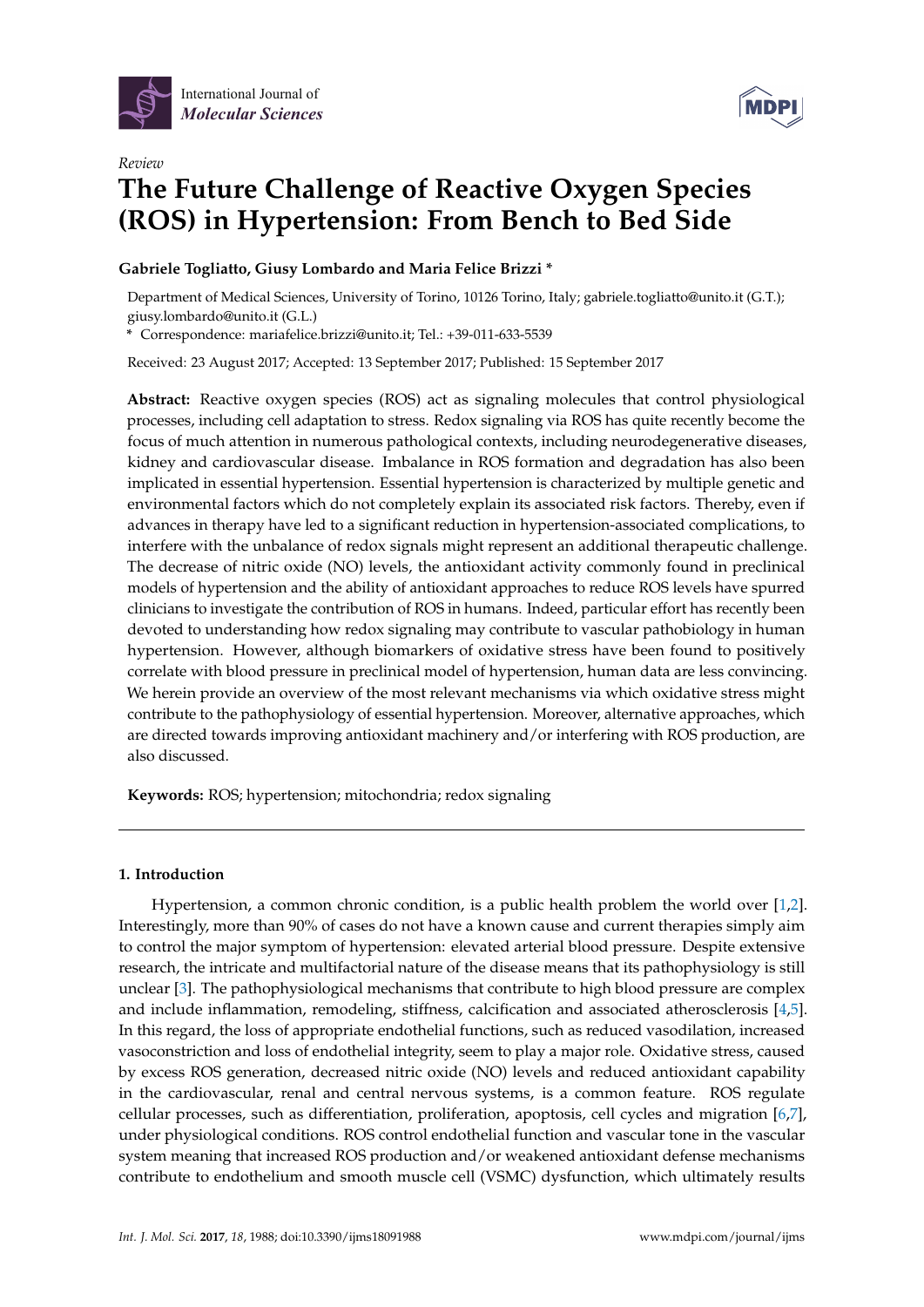in progressive organ failure  $[8-11]$  $[8-11]$ . The loss of redox homeostasis, characterized by diminished NO bioavailability and increased ROS production, also induces endothelial dysfunction, arterial remodeling and vascular inflammation [\[8–](#page-7-7)[11\]](#page-8-0). ROS production can therefore lead to increased contractility, VSMC growth and apoptosis, monocyte migration, lipid peroxidation, inflammation and increased deposition of extracellular matrix proteins [\[7,](#page-7-6)[11](#page-8-0)[–15\]](#page-8-1). As originally reported by Redon and colleagues [\[16\]](#page-8-2), increased levels of oxidative stress byproducts and decreased endogenous antioxidant enzyme action in peripheral mononuclear cells are common in patients with hypertension. Similar results have been obtained in differing experimental models of hypertension, including nephro-vascular hypertension [\[17–](#page-8-3)[19\]](#page-8-4) and Angiotensin II (Angio-II)-induced hypertension [\[20,](#page-8-5)[21\]](#page-8-6). In addition, patients suffering from hypertension are connoted by a significantly higher level of plasma  $H<sub>2</sub>O<sub>2</sub>$  than normotensive subjects [\[22,](#page-8-7)[23\]](#page-8-8). Since these initial reports were published, intense efforts have been devoted to identifying the specific role that ROS play in these effects [\[24–](#page-8-9)[29\]](#page-9-0). A "EU-ROS" position paper recently revised all these issues [\[30\]](#page-9-1). This concise review will discuss ROS action in vascular biology and its contribution to the development of endothelial dysfunction and vascular remodeling that leads to vascular tree fibrotic changes and hypertension.

#### **2. Redox Signaling**

Blood pressure homeostasis is regulated by a dynamic equilibrium of varying mechanisms [\[31\]](#page-9-2). In fact, a variety of molecules that belong to the "ROS group" and have different effects on cellular function are involved in the molecular events that control blood pressure [\[7](#page-7-6)[,32](#page-9-3)[,33\]](#page-9-4). The uncontrolled generation of ROS promotes oxidative stress and consequent DNA, protein and lipid damage, leading to cell injury and cytotoxicity [\[7,](#page-7-6)[34\]](#page-9-5). Although ROS are generated during the reduction of molecular oxygen, the different chemical properties of individual ROS molecules have important implications and functions in cellular redox signaling. ROS usually include unstable free radicals, such as superoxide  $(O_2^-)$ , and non-free radicals, such as hydrogen peroxide (H<sub>2</sub>O<sub>2</sub>), which are produced as intermediates in reduction–oxidation (redox) processes [\[7\]](#page-7-6). The life spans of  $O_2^-$  and  $\bullet$ OH mean that these different ROS species can activate signaling pathways that sometimes have conflicting consequences. For example, it has been shown that, unlike  $H_2O_2$ , which has vasodilatory effects in a number of vascular diseases [\[35,](#page-9-6)[36\]](#page-9-7),  $O_2$ <sup>-</sup> acts as a vasoconstrictor and leads to endothelial dysfunction [\[8\]](#page-7-7). In addition, ROS byproducts are also derived from a number of metabolic processes, which include xanthine oxidoreductase activity, uncoupled NO synthase (NOS), nicotinamide adenine dinucleotide phosphate (NADPH) oxidases (Nox) and mitochondrial respiratory enzymes [\[31\]](#page-9-2).

#### *2.1. Xanthine Oxidase*

Xanthine oxidase (XO) is a hepatic enzyme that catalyzes the production of uric acid, NO and ROS [\[37,](#page-9-8)[38\]](#page-9-9). XO exists in two different forms: xanthine dehydrogenase (XDH) and XO [\[39\]](#page-9-10). Compelling evidence suggests that the cellular ratio of XO to XDH is critical to the development of atherosclerosis, endothelial dysfunction, nephro-vascular hypertension and cardiovascular disease in general [\[40\]](#page-9-11). Spontaneously hypertensive rats are characterized by the presence of elevated levels of endothelial XO and increased ROS production, which is associated with increases in XO activity and arteriolar tone [\[41\]](#page-9-12). Laakso et al. [\[42\]](#page-9-13) have shown that xanthine oxidoreductase activity is associated with the development of hypertension-associated end-organ failure. Clinical data have demonstrated that the enzyme's activity is increased both in hypertensive patients [\[40\]](#page-9-11) and in patients with Angio-II-associated coronary disease [\[43\]](#page-9-14). Moreover, both endothelial XO [\[44\]](#page-9-15) and plasma XO [\[45\]](#page-9-16) activity are increased in human atherosclerotic plaques, suggesting XO-derived superoxide contributes to the development of hypertension-induced atherosclerosis [\[46](#page-9-17)[,47\]](#page-9-18). Based on these data, circulating uric acid has been indicated as a potential oxidative stress biomarker [\[48,](#page-9-19)[49\]](#page-10-0).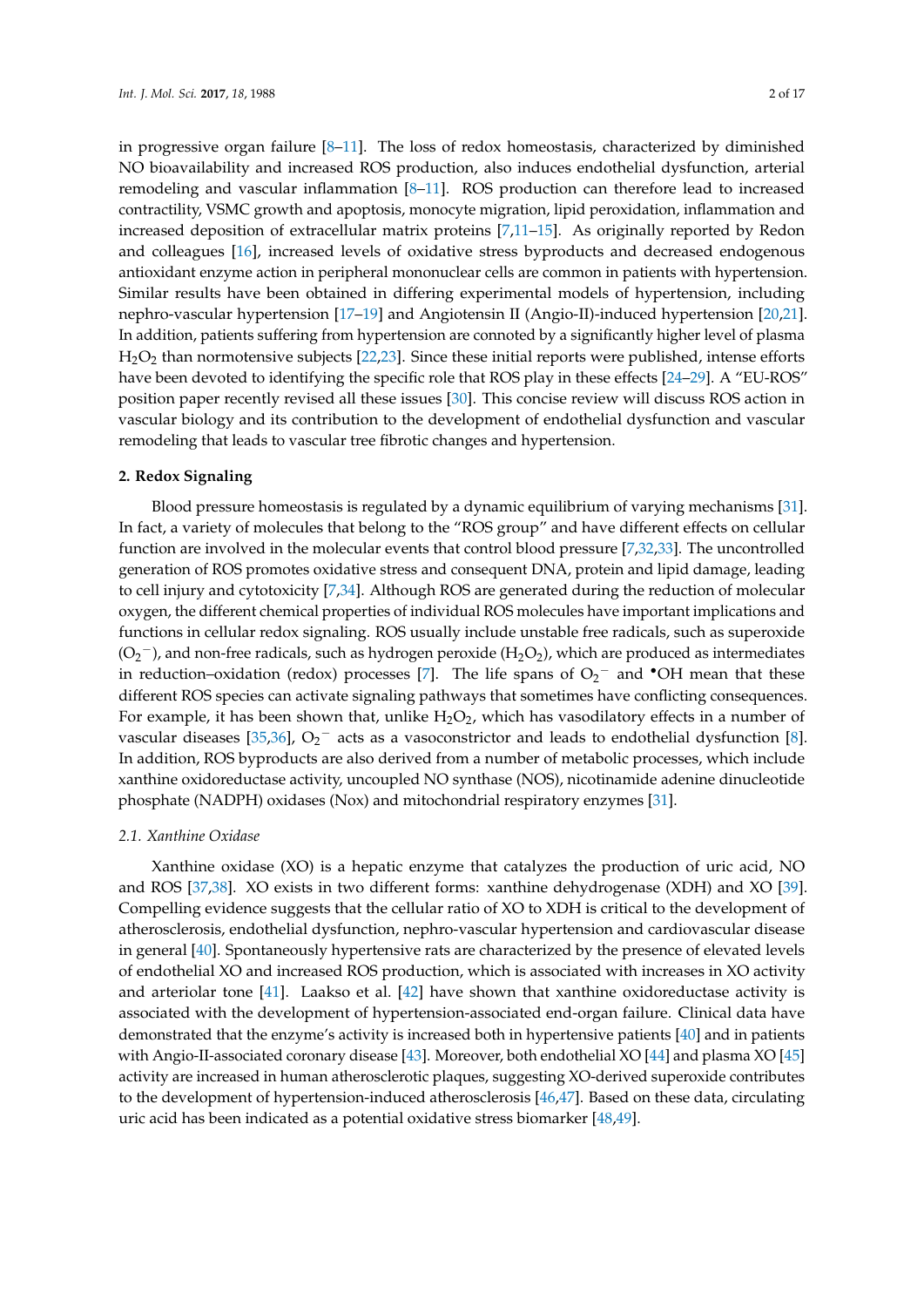#### *2.2. Nitric Oxide Synthase and Arginase*

Nitric oxide synthases (NOS) are a family of enzymes that catalyze the production of NO and citrulline from oxygen and l-arginine substrates [\[50\]](#page-10-1). In mammals, three isoforms of NOS (NOS1–3) encoded by distinct genes have been identified [\[50,](#page-10-1)[51\]](#page-10-2). Two of them, NOS1 or neuronal NOS (nNOS), and NOS3 or endothelial NOS (eNOS) are constitutively expressed and synthetize NO in a calcium-dependent manner [\[52\]](#page-10-3), while the latter enzyme, NOS2 or inducible NOS (iNOS), is a calcium-independent enzyme, which expression is regulated by inflammatory cytokines and bacterial toxins such as LPS [\[53\]](#page-10-4) Unlike nNOS and eNOS, the expression of iNOS has been shown to induce detrimental effects by means of peroxynitrite-mediated apoptosis [\[54\]](#page-10-5). In fact, treatment with peroxynitrite scavenger prevented such damaging signals [\[54\]](#page-10-5). Moreover, data obtained in myocardial iNOS-overexpressing mice suggested a role of the enzyme in cardiac remodeling processes [\[55\]](#page-10-6). However, since these data have been questioned by a number of studies [\[56–](#page-10-7)[59\]](#page-10-8), the biological effects of iNOS are still controversial.

In the vascular system, NO production by eNOS is a fundamental mechanism of vascular homeostasis regulation [\[51\]](#page-10-2). Arginine is the foremost source for NO via NOS [\[60\]](#page-10-9). Indeed, four sets of enzymes are involved in arginine metabolism: arginase (ARG), NOS, arginine:glycine amidinotransferase (AGAT), and arginine decarboxylase (ADC). In particular, in the cytosol NOS metabolizes arginine to NO and L-citrulline; in the mitochondria ADC and AGAT metabolize Arginine into agmatine and creatine respectively; while both in the cytosol and in the mitochondria, ARG metabolizes arginine to urea and L-ornithine, the precursor of polyamines [\[60\]](#page-10-9). ARG consist of two distinct isoforms [\[61\]](#page-10-10). In particular, the isoform II of ARG is widely expressed [\[61\]](#page-10-10). In all expressing tissues, including the vascular system, ARG plays an important role in regulating the synthesis of proline and polyamines (putrescine, spermidine, and spermine) as well as NO [\[61–](#page-10-10)[63\]](#page-10-11). This implies that, being arginine a limiting substrate for eNOS, ARG represents a crucial mediator of endothelial dysfunction. In this regard, an increased ARG activity has been linked to the development of high blood pressure in salt-loaded salt-sensitive Dahl rats [\[64\]](#page-10-12). Similar results were described in deoxycorticosterone acetate (DOCA)-salt hypertensive rats [\[65\]](#page-10-13) and in endothelial cells of coronary arterioles isolated from renovascular hypertensive pigs [\[66\]](#page-10-14). Likewise, in spontaneously hypertensive rats, the increased expression and activity of aortic ARG has been associated with the attenuated relaxation responses to acetylcholine [\[67\]](#page-10-15). In fact, the non-selective arginase inhibitor,  $\alpha$ -difluoromethylornithine, prevents the development of hypertension [\[67\]](#page-10-15). Finally, it has been shown that hemodynamic changes going along with the development of hypertension represent potent inducers of ARG mRNA expression in vascular cells [\[68\]](#page-11-0).

All these data sustain the notion that reduced NO bioactivity, due to different mechanisms, is a common mechanism of endothelial dysfunction and the development of hypertension [\[69\]](#page-11-1). Indeed, the loss of NO bioavailability, due to a reduced synthesis or a defective anti-oxidant response contributes to endothelial dysfunction mainly because ROS production exceeds available antioxidant defense mechanisms. Abnormalities in its production and/or bioavailability go along with, and even precede, hypertension [\[69\]](#page-11-1). NO rapidly reacts with anion superoxide  $(O_2^-)$  to form peroxynitrite (ONOO<sup>-</sup>), which itself can cause vasoconstriction and lead to NOS uncoupling, lipid peroxidation and vascular damage [\[51,](#page-10-2)[69,](#page-11-1)[70\]](#page-11-2). Consistently, limited L-arginine availability promotes uncoupling of eNOS resulting in oxygen free radical formation [\[71\]](#page-11-3).

Increased oxidative stress therefore contributes to the activation of the renin-angiotensin system, changes in glucose metabolism and renal impairment in hypertensive subjects. These effects lead to prolonged redox signaling and reduced NO bioavailability in renal microvasculature, resulting in increased afferent arteriolar tone and hypertension [\[72\]](#page-11-4). In this regard, there is some evidence to suggest that the mechanisms involved in reduced NO bioavailability can be attributed to decreased NO production and/or increased NO degradation [\[72\]](#page-11-4). Moreover, it has been reported that NO-mediated relaxation, in response to acetylcholine, is blunted in patients with hypertension or pre-hypertensive conditions [\[73\]](#page-11-5). The impairment of NO synthesis has also been reported in hypertensive patients with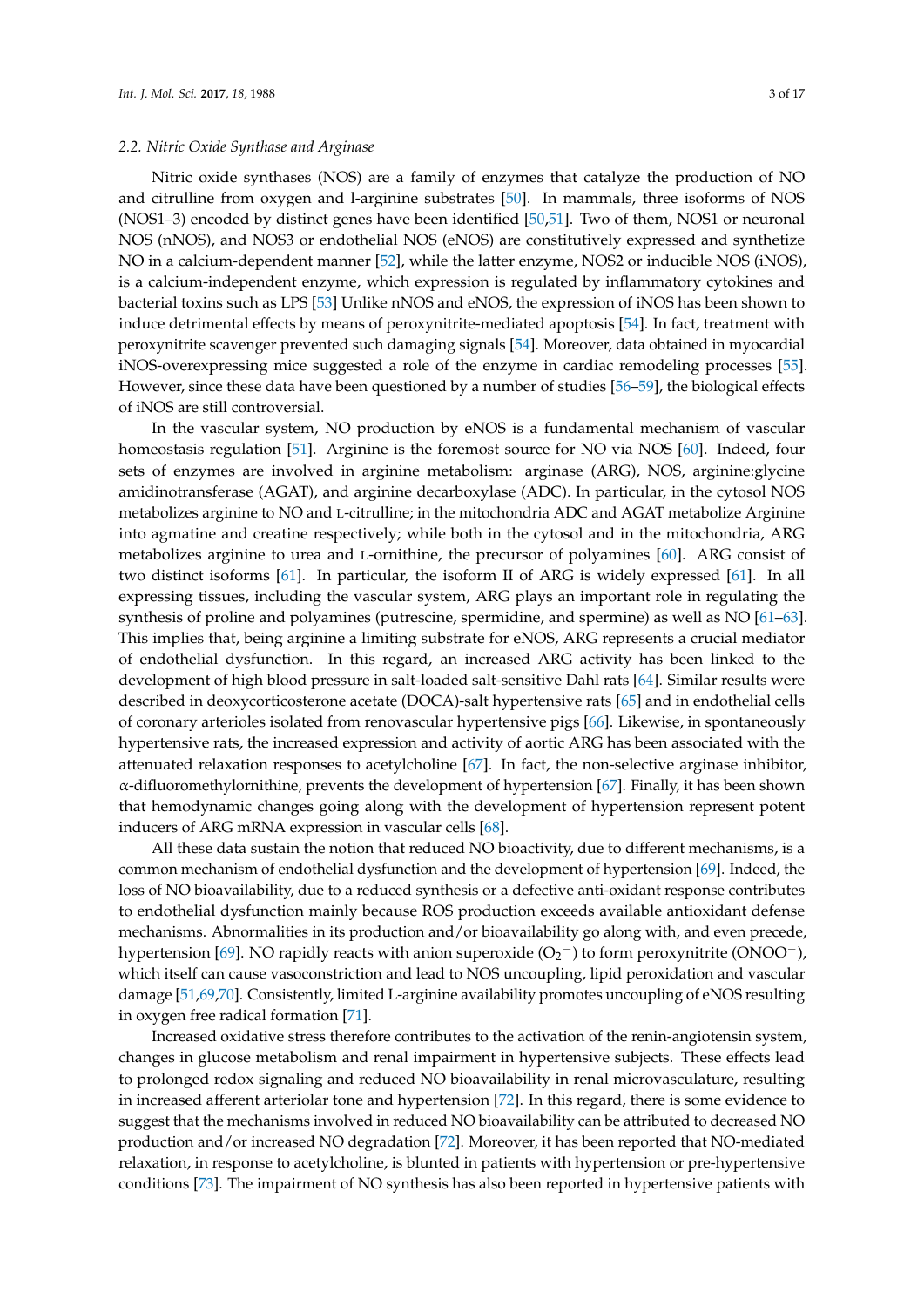dysfunctional endothelia [\[74\]](#page-11-6), diabetes mellitus [\[75\]](#page-11-7), hypercholesterolemia [\[76\]](#page-11-8) and cigarette smoke addiction [\[77\]](#page-11-9).

Decreased NO production has been originally detected in pre-clinical models of hypertension [\[78](#page-11-10)[,79\]](#page-11-11) and diabetes [\[80,](#page-11-12)[81\]](#page-11-13). In fact, marked renal and endothelial dysfunction, as well as myocardial infarction and dyslipidemia, have been described in knockout mice for  $n/i$ /eNOS isoforms [\[81\]](#page-11-13).

Of particular interest, recent evidence sustains a role of NO in the maintenance of sodium balance and normotension [\[82](#page-11-14)[,83\]](#page-11-15). This is consistent with the original observations that NO is synthesized by the macula densa (MD) and acts to suppress the tubuloglomerular feedback (TGF) [\[84–](#page-11-16)[86\]](#page-11-17). An intriguing study by Wang et al. [\[87\]](#page-12-0) demonstrated that a selective inhibition of  $NOS<sub>1</sub> \beta$ , a primary splice variant of nNOS expressed in the macula densa, in  $NOS_1 \alpha KO$  and WT mice was associated with blunted glomerular filtration rate, diuretic and natriuretic responses after a high-salt (HS) diet [\[87\]](#page-12-0). Consistently, Lu and colleagues [\[88\]](#page-12-1) demonstrated that deletion of  $NOS_1\beta$  enhances TGF response and promotes the development of salt-sensitive hypertension. All together, these data suggest a specific role of  $NOS_1\beta$  in renal hemodynamic auto-regulation and its potential dysregulation in salt sensitivity hypertension.

#### *2.3. NADPH Oxidases*

The group of mammalian NADPH oxidases is made up of seven members, Nox1 to Nox5 and Duox1 and -2, which are structurally similar; all contain FAD and NADPH binding sites, six transmembrane domains and bear two heme groups [\[89,](#page-12-2)[90\]](#page-12-3). Depending on the amount of ROS produced in the vascular system, Nox proteins can have both beneficial and detrimental effects. While Nox proteins play an important role in the control of vascular tone and the formation of new blood vessels in physiological conditions [\[89,](#page-12-2)[90\]](#page-12-3), in hypertensive settings, it has been postulated that Nox expression and activity may lead to inflammation and fibrosis, as well as vascular remodeling [\[90–](#page-12-3)[92\]](#page-12-4). Superoxide production via membrane NADH/NADPH oxidase activation in Angio-II-induced hypertension sustains the detrimental role of Nox in the pathogenesis of hypertension [\[21,](#page-8-6)[93\]](#page-12-5). Rey and colleagues [\[94\]](#page-12-6) have demonstrated that Nox inhibition attenuates blood pressure elevation in C57Bl/6Tac mice. In Angio-II–induced hypertension, a role for Nox proteins has also been reported in mice lacking p47phox. Indeed, it has been demonstrated that Nox proteins are a major source of  $O_2$ <sup>-</sup> and thus contribute to Angio-II-mediated hypertension [\[95\]](#page-12-7). In an intriguing work by Matsuno et al. [\[96\]](#page-12-8), Nox1-null mice exhibited a reduction in ROS activity and a hypertensive response to Angio-II after seven days of treatment, demonstrating that the Nox1/NADPH oxidase-derived ROS in pressor response to Angio-II relies on reduced NO bioavailability. Accordingly, the smooth muscle-specific over-expression of Nox1 potentiates the hypertensive response to Angio-II [\[97\]](#page-12-9), and similar effects were found in endothelial specific Nox2 overexpression [\[98\]](#page-12-10). Finally, ROS also regulate prostanoids resulting in vasoconstriction and reduced endothelium-dependent vasodilation [\[99,](#page-12-11)[100\]](#page-12-12). Cyclooxygenase (COX), responsible for the formation of prostanoids, can produce ROS by itself via NADPH [\[99,](#page-12-11)[100\]](#page-12-12) and COX-derived prostanoids act as autocrine ROS inducers. This implies that ROS can act both upstream and downstream of the COX-prostanoid system [\[99–](#page-12-11)[101\]](#page-12-13) and strengthen the role that Nox proteins play in the development of hypertension through multiple mechanisms.

A fine investigation of NADPH oxidase-dependent ROS generation has been obtained by animal models of salt-sensitive hypertension. In knock-out mice lacking the gp91<sup>PHOX</sup> gene, which encodes for a NADPH oxidase subunit, Ang II-induced hypertension was markedly attenuated [\[102\]](#page-12-14). Blunted arterial pressure was also found in salt-resistant SSp67phox null rats subjected to HS diet [\[103\]](#page-12-15). Moreover, NADPH oxidase upregulation and increase arterial pressure and urinary albumin excretion were found in MnSOD<sup>-/-</sup>, but not wildtype mice, subjected to HS diet [\[104\]](#page-12-16). These recent data support the original results in DOCA-salt hypertensive rats, where long term administration of the NADPH oxidase inhibitor, apocynin, significantly decreased systolic blood pressure and aortic  $\rm O_2^{-1}$ production [\[105\]](#page-13-0).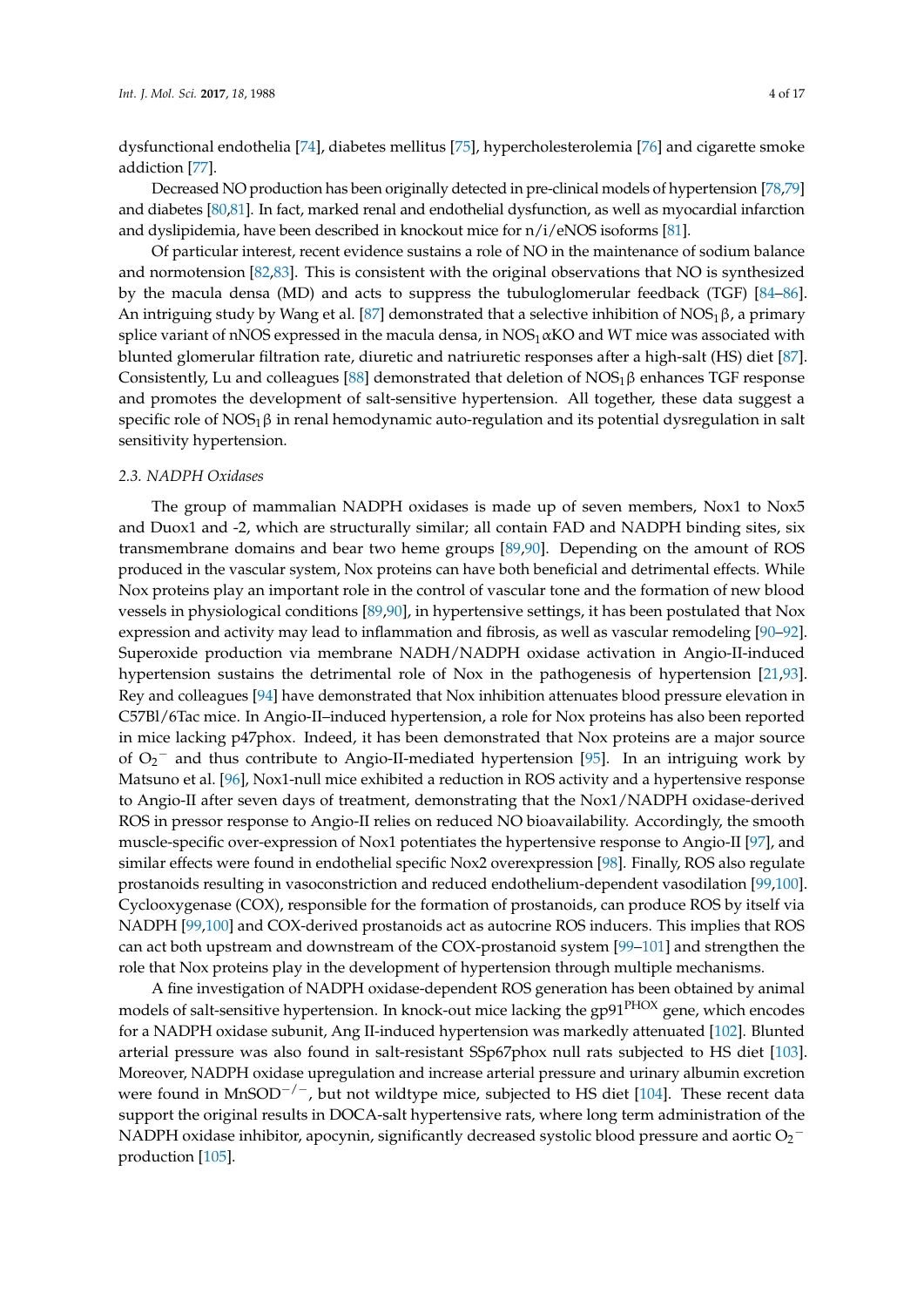Mitochondria mediate a variety of cellular processes, such as the maintaining of cellular redox status, cell survival and death, calcium homeostasis, while also participating in thermogenesis [\[106](#page-13-1)[,107\]](#page-13-2). In physiological conditions, the electron transport chain (ETC) of mitochondria is in charge of efficiently carrying electrons from NADH through complexes I to V, the site of ATP generation. However, it has been demonstrated that hypertension may mediate mitochondria dysfunction [\[28,](#page-8-10)[108\]](#page-13-3). Indeed, the mitochondria become dysfunctional under hypertension and mitochondrial superoxide radicals can have a significant impact on this disease. Furthermore, ROS from NADPH oxidase have been shown to enter the mitochondria under hypertension and promote electron loss and ROS production from the ETC [\[109\]](#page-13-4). A reduction in antioxidant enzymatic activity in patients with hypertension has also been reported [\[110\]](#page-13-5). There is therefore increasing interest in the role that antioxidants play in restoring mitochondrial function in this clinical setting [\[111\]](#page-13-6). Itani and colleagues [\[112\]](#page-13-7) have recently shown that the inhibition of cyclophilin D (CypD), a regulatory subunit of the mitochondrial permeability transition pore (mPTP), which plays a critical role in mitochondrial ROS (mtROS) production, prevents Angio-II-induced hypertension in mice. Moreover, an interesting study by Widder [\[113\]](#page-13-8) has shown that mitochondrial ROS contribute to Angio-II-induced myocardial hypertrophy, sustained vascular dysfunction, ROS generation and the development of hypertension. This would appear to suggest that mtROS contribute to the deleterious effects of Angio-II, which may be mediated via the direct interaction of Angio-II with mitochondrial components.

## **3. Oxidative Stress and Hypertension**

While the rate of ROS production/clearance is balanced in physiological conditions, in oxidative stress conditions, the unbalance rate translates into increased ROS bioavailability and oxidative stress-mediated cellular damage [\[110](#page-13-5)[–114\]](#page-13-9). Indeed, oxidative stress is a common feature of many vascular pathological conditions, such as atherosclerosis, hypercholesterolemia, hypertension, diabetes and heart failure. In the early 1990s, Nakazono et al. [\[115\]](#page-13-10) demonstrated the existence of a relationship between ROS and hypertension in hypertensive rats by administering the anti-oxidant superoxide dismutase (SOD) mimetics. More recently, it has been shown that mice that lack ROS-producing enzymes display lower blood pressure than wild-type mice and that Angio-II infusion was unable to induce hypertension. Additionally, the ROS production-mediated expression of pro-inflammatory gene products [\[116\]](#page-13-11) and the modulation of the early signal transduction pathways that are involved in the control of cell growth and death have been reported to contribute to hypertension-induced tissue damage [\[116,](#page-13-11)[117\]](#page-13-12). Clinical studies have also demonstrated that patients with hypertension produced excessive amounts of ROS, exhibited higher levels of plasma  $H_2O_2$ than normotensive subjects [\[16](#page-8-2)[,118–](#page-13-13)[120\]](#page-13-14) and are characterized by unbalanced levels of antioxidant defense mechanisms [\[121\]](#page-13-15). This implies that oxidative signaling pathways are attractive targets with which to prevent the development of hypertension and possibly its complications [\[122,](#page-13-16)[123\]](#page-13-17). However, the mechanisms involved in oxidative stress processes in hypertension are not yet fully understood. Decreases in NO bioavailability and the oxidation of biological active molecules, such as LDL, were the first well-characterized processes. Indeed, lipid abnormalities and oxidative stress also indirectly contribute to the development of vascular injury and the early phases of renal disease by stimulating mesangial cell (MC) proliferation [\[124\]](#page-14-0). In this regard, our laboratory demonstrated that adhesion molecules, such as β4 integrin, can exert stringent control on Rac-1/ROS-mediated MC cycle progression when exposed to ox-LDL [\[125\]](#page-14-1). These data point to the crucial role that Nox-activity-generated ROS play in the progression of kidney injuries that lead to hypertension. The oxidation of membrane fatty acids can lead to the formation of F2-isoprostanes, which are present in the blood of patients with diabetes and/or hypercholesterolemia. It is worth noting that plasma F2-isoprostanes are increased in animals with experimental hypertension and in humans with nephron-vascular hypertension [\[126](#page-14-2)[,127\]](#page-14-3). Intriguing studies have recently demonstrated the presence of increased ROS generation in pulmonary arterial hypertension (PAH) patients [\[128,](#page-14-4)[129\]](#page-14-5), suggesting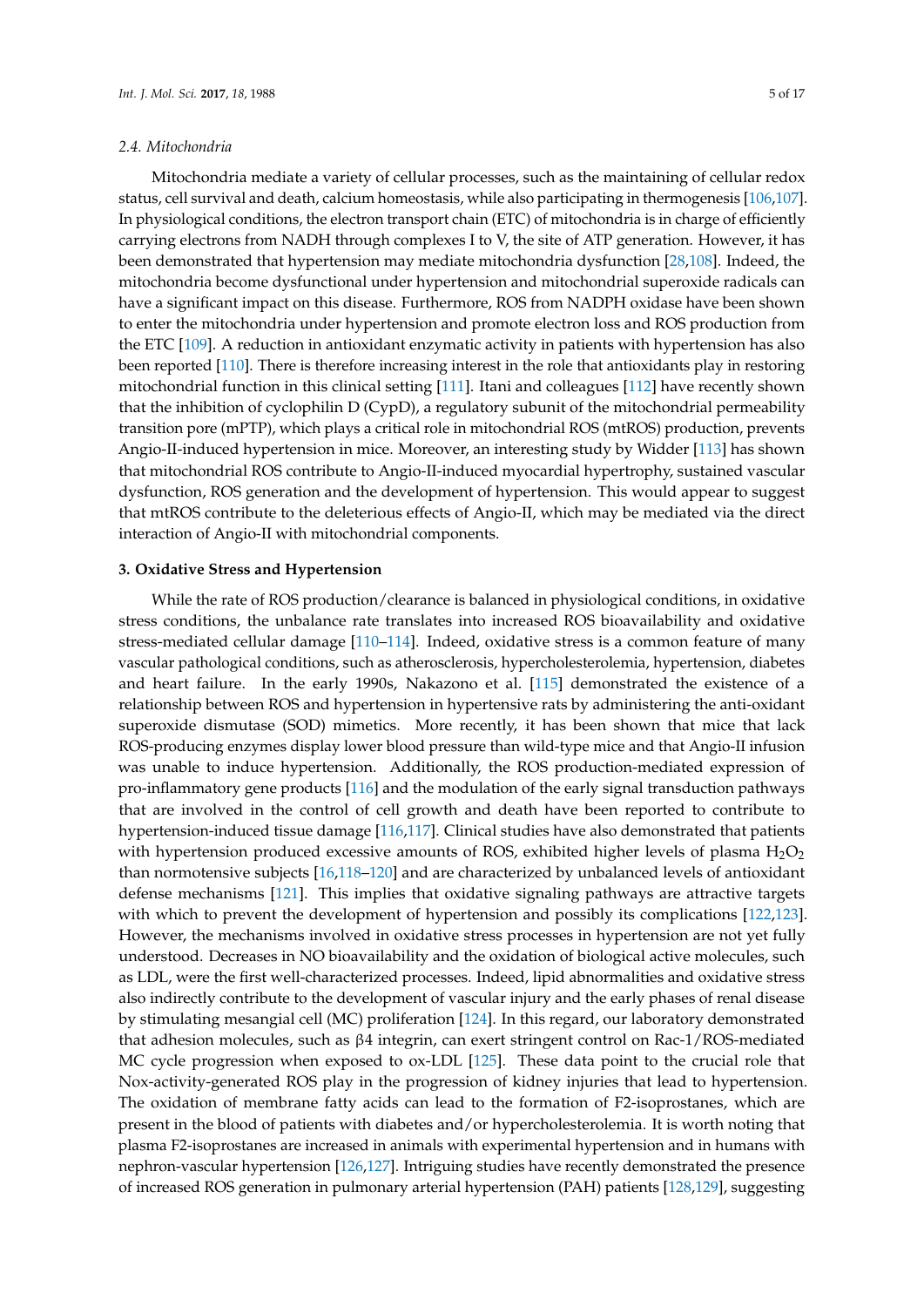that ROS contribute to abnormal endothelial proliferation and PAH development. Moreover, it has been reported that Nox activity and expression are upregulated in animals and humans with PAH, suggesting that Nox-derived ROS may contribute to the development of PAH [\[130](#page-14-6)[,131\]](#page-14-7). All the above data support the notion that the development of hypertension is associated with and, more importantly, could be caused by oxidative stress. This concept has been proven using a genetic approach, which reduces the generation of ROS, and using the overexpression of antioxidant enzymes [\[132\]](#page-14-8). The targeting of ROS and the increasing of NO bioavailability using specific compounds may well be a means of treating hypertension and a challenge for the future.

## **4. Antioxidant Therapies in Hypertension**

Antioxidant defense systems in biological systems adapt themselves to the changing levels of oxidants in order to maintain an oxidant-antioxidant balance. Natural defenses against ROS include enzymatic and non-enzymatic systems. Non-enzymatic antioxidants include ascorbic acid (vitamin C) and α-tocopherol (vitamin E), and histidine dipeptides. Vitamin C and E were found to inhibit LDL oxidation, via ROS scavenging and by improving NO bioavailability [\[133,](#page-14-9)[134\]](#page-14-10). Enzymatic antioxidant systems include enzymes such as superoxide dismutase, glutathione peroxidase and catalase. Compelling evidences have shown inverse correlations between the various circulating antioxidants and hypertension [\[135](#page-14-11)[–137\]](#page-14-12). In fact, hypertensive subjects have reduced activity and/or decreased antioxidant enzyme content, including that of SOD, glutathione peroxidase and catalase [\[137–](#page-14-12)[140\]](#page-14-13). Reducing oxidative damage by scavenging ROS with antioxidants should therefore ameliorate vascular injury and prevent the increase of blood pressure.

## *4.1. Clinical Studies*

Antioxidants are molecules that can donate electrons and/or hydrogen atoms to oxidants, prevent the initiation of ROS chain reactions, remove free radical intermediates and inhibit other oxidative reactions [\[7\]](#page-7-6). The ability of antioxidants to trap ROS makes them capable of reducing oxidative damage and might possibly control blood pressure [\[141,](#page-14-14)[142\]](#page-14-15). Vitamins C and E have been used as a therapeutic approach to decreasing oxidative stress and reducing blood pressure by acting on NADPH oxidase and NO bioavailability [\[143\]](#page-14-16). The oral administration of vitamin C has been shown to improve endothelium-dependent vasodilatory responsiveness by enhancing antioxidant status and reducing blood pressure in patients with hypertension [\[143](#page-14-16)[,144\]](#page-14-17). XO inhibitors have also been used and allopurinol has, in fact, been investigated in clinical studies involving patients with hypertension [\[145\]](#page-15-0). Allopurinol administration was associated with improved cardiovascular outcomes when compared to matched non-exposed controls, suggesting that allopurinol has a positive effect on cardiovascular events [\[145\]](#page-15-0). Unfortunately, interventional clinical trials with antioxidants have not been as effective as expected [\[146](#page-15-1)[–150\]](#page-15-2).

Such disappointing outcomes can, however, be partially explained by insufficient dosage and the timing of the delivery of active compounds to the sites where they are needed. It has also been reported that high doses of antioxidants can increase oxidative stress [\[151\]](#page-15-3).

#### *4.2. Future Therapeutic Challenges*

Progress in the search for the best Nox inhibitors has been made [\[152\]](#page-15-4). In fact, rather than scavenging ROS with non-specific antioxidant drugs, targeting compounds that inhibit specific NOX actions have been suggested as being more effective in modulating ROS production and could become future antihypertensive therapy development options (see Table [1\)](#page-6-0). One of the first NADPH inhibitors used in preclinical studies was diphenyliodonium, which is very potent but lacks specificity [\[153\]](#page-15-5). A naturally occurring NADPH oxidase inhibitor, apocynin, was found to blunt the development of hypertension and to prevent endothelial dysfunction in hypertensive rats when orally administered [\[154\]](#page-15-6). However, similar to diphenyliodonium, apocynin is aspecific and lacks selectivity [\[155\]](#page-15-7). The second-generation of NOX inhibitors are more specific and selective [\[94,](#page-12-6)[156–](#page-15-8)[158\]](#page-15-9).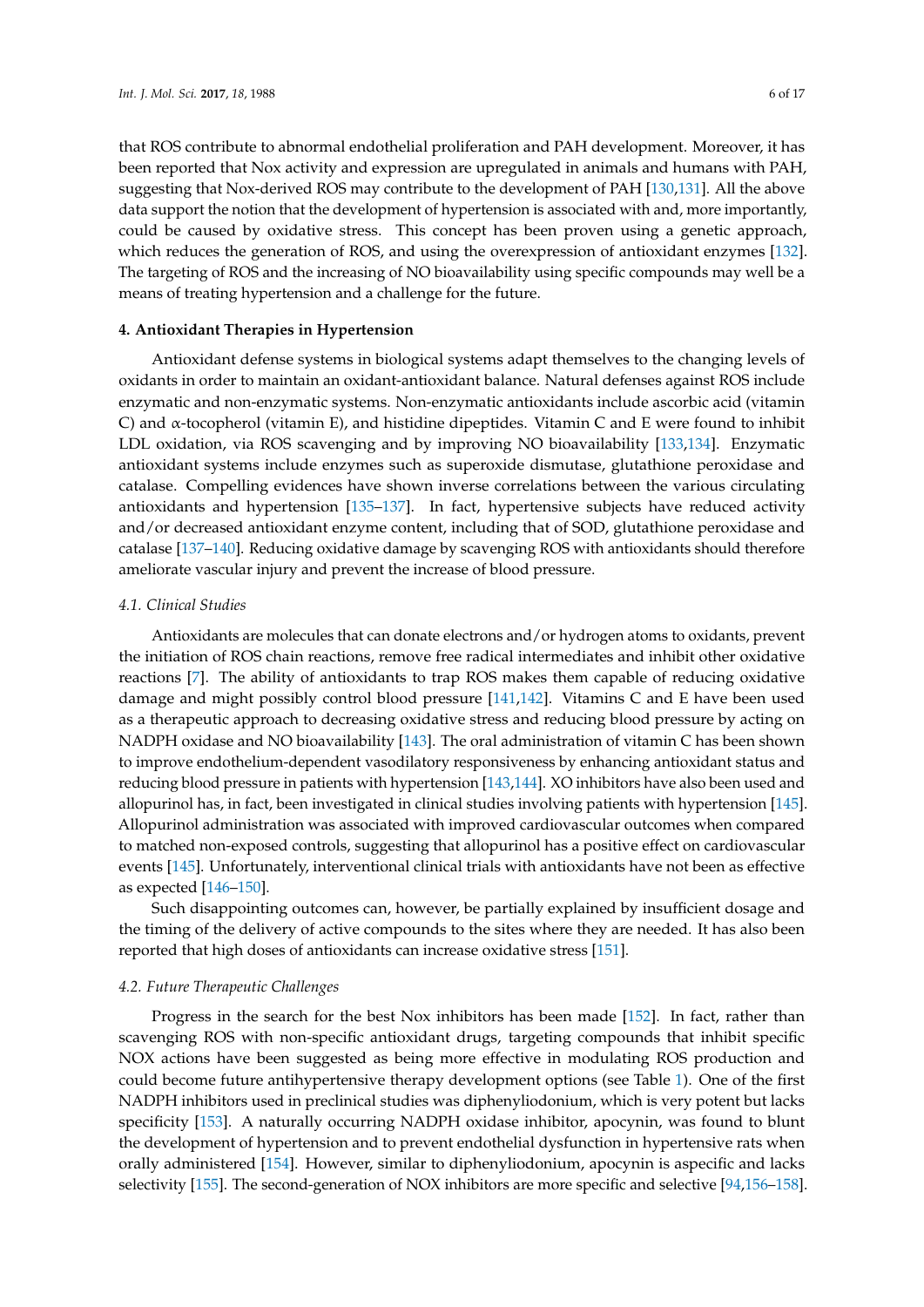Several NADPH potential oxidase inhibiting compounds are currently under investigation, however, none of the available Nox inhibitors is ready for clinical application and preclinical studies are not yet completed for many of them [\[159–](#page-15-10)[163\]](#page-16-0). Further studies are needed to better understand the relationship between hypertension and the role of NADPH oxidase, because Nox inhibitors' ability to prevent the formation of ROS means they present considerable advantages over antioxidants, which act only to moderate the effects of ROS that have been already produced.

<span id="page-6-0"></span>

| <b>Biomarkers</b>                | In Vitro/Pre-Clinical/Clinical Sudies | <b>Results Obtained</b>                                                                                                                                  | Reference  |
|----------------------------------|---------------------------------------|----------------------------------------------------------------------------------------------------------------------------------------------------------|------------|
| Allopurinol                      | clinical                              | Lower rates of stroke and cardiac events                                                                                                                 | $[145]$    |
| diphenyliodonium (DPI)           | in vitro                              | Abolished NADPH oxidase-mediated<br>ROS formation, but also inhibited other<br>flavo-enzymes such as NO synthase<br>(NOS) and xanthine oxidase (XOD)     | [153]      |
| Apocynin                         | in vitro                              | Interfered with ROS detection but varied<br>in efficacy and potency                                                                                      | [153]      |
| Apocynin                         | pre-clinical                          | Completely abolished the development of<br>spontaneous tone in endothelium-intact<br>aortic rings (DOCA-salt hypertensive rats<br>vs. SHAM-control rats) | $[154]$    |
| Gp91 ds-tat                      | pre-clinical                          | Reduces Ang II-induced hypertension                                                                                                                      | [94, 157]  |
| <b>ML171</b>                     | in vitro                              | Blocks ROS-dependent formation                                                                                                                           | [157, 158] |
| NoxA <sub>1</sub> d <sub>s</sub> | in vitro                              | Selective inhibitor of Nox1 activity and<br>hypoxia-induced human pulmonary<br>artery endothelial cell $O_2$ <sup>-</sup> production                     | [161]      |
| GKT137831                        | in vitro                              | Therapeutic potential in chronic<br>hypertension-induced adverse<br>cardiac remodeling                                                                   | [162]      |
| GKT137831                        | pre-clinical                          | Athero- and renoprotection in micro- and<br>macrovascular complications                                                                                  | [163]      |

**Table 1.** Data on novel XO and NOX inhibitors as therapeutics.

Moreover, we must also keep in mind the fact that the role of oxidative stress in priming hypertension in humans is still debated, even if oxidative stress biomarkers positively correlate with blood pressure in essential hypertension [\[32](#page-9-3)[,41,](#page-9-12)[78,](#page-11-10)[108,](#page-13-3)[119\]](#page-13-18) and circulating SOD was recently found to be a marker of cardiovascular alterations in hypertensive and diabetic patients [\[164\]](#page-16-1). Our laboratory has recently found that the naturally occurring unacylated form of ghrelin (UnAG) is a potent antioxidant compound, which acts on both progenitors and mature endothelial cells. It interferes with Rac1 activation in progenitor cells, even in humans [\[165\]](#page-16-2), and induces SOD2 expression in preclinical models of acute ROS generation in vascular cells [\[166](#page-16-3)[,167\]](#page-16-4). We have no data on its efficacy in hypertension; however, the potent anti-oxidant effects of UnAG might be tested in essential hypertension for its clinical benefits or as an oxidative stress proof of concept.

### **5. Conclusions**

Compelling evidence from experimental and clinical studies indicates that oxidative stress might not only be the etiological cause of hypertension, but might also amplify the development of the disease. Despite the great enthusiasm for the efficacy of antioxidant compounds in preclinical studies, their translation into clinical benefits has failed due to possible confounding factors in patients with co-morbidity. Basic/clinical trials are therefore required to elucidate the role of antioxidants as novel anti-hypertensive therapeutics. One constant point that emerges from this review is that antioxidants would be more efficient in the early stages of the disease when deleterious ROS effects can be reversed. It is worth noting that recently identified inhibitors, which are directed against specific NOX isoenzymes, may be a novel approach to the treatment and prevention of hypertension-associated oxidative damage (Figure [1\)](#page-7-8). However, the lack of evidence from large-scale randomized, controlled and multi-centric trials suggests that further studies are needed if we are to understand the specific contribution of NOX inhibition. To conclude, selective and specific ROS scavengers, rather than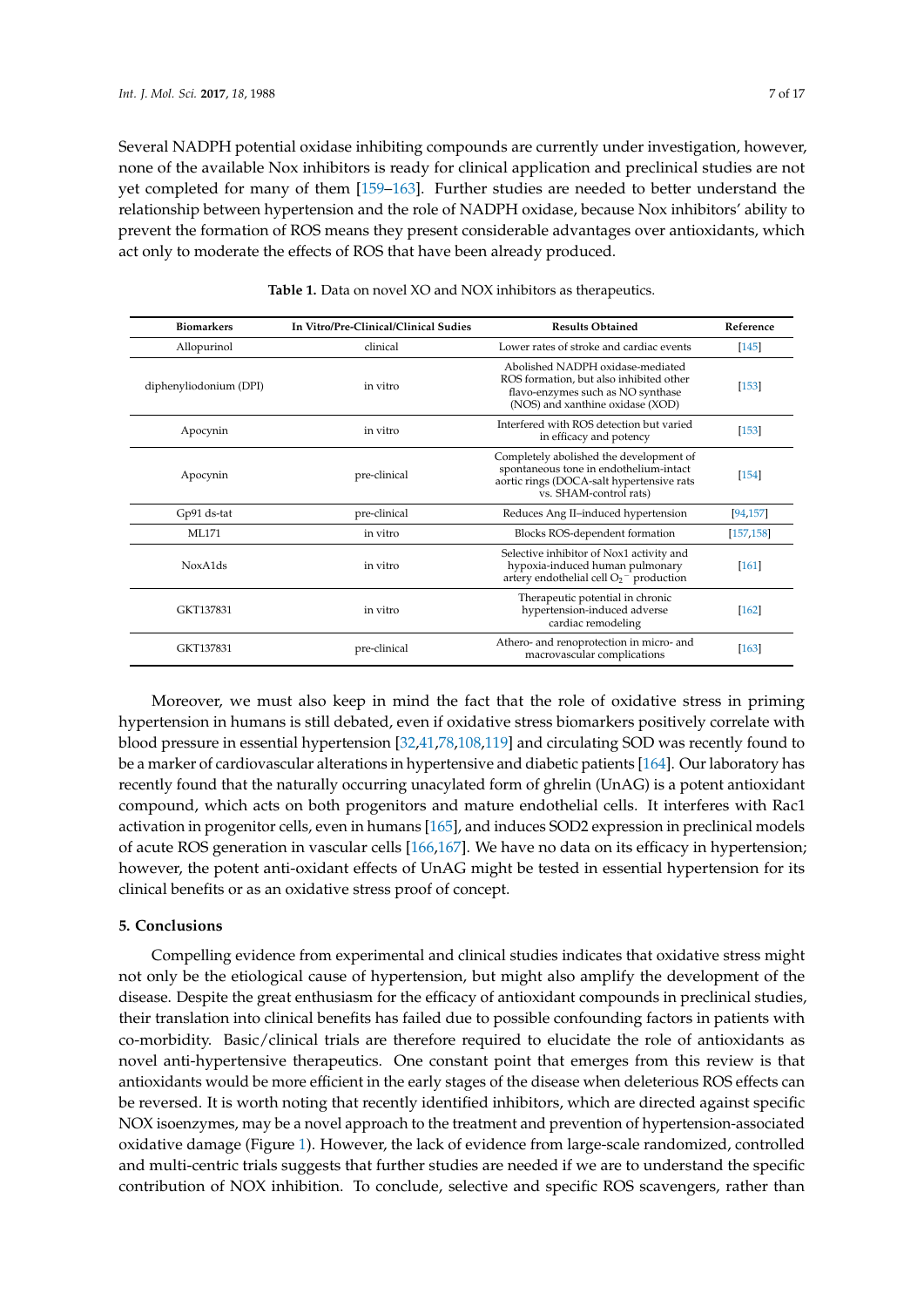non-selective ROS inhibitors, should be developed to evaluate their long-term benefits in the clinic. However, it is always worth remembering that a suitable lifestyle should be recommended above all else since environmental factors are the main triggers of oxidative stress.

<span id="page-7-8"></span>

**Figure 1.** Schematic representation of ROS-mediated damage in hypertension and potential **Figure 1.** Schematic representation of ROS-mediated damage in hypertension and potential therapeutic approaches. The dynamic equilibrium of ROS production/clearance is balanced in physiological conditions (left). In hypertensive setting, the loss of redox homeostasis, characterized by a reduced antioxidant capability and increased ROS production, drives endothelial dysfunction, arterial remodeling and vascular inflammation (middle). Selective and specific ROS scavengers may be be a novel approach to the treatment of hypertension-associated oxidative damage (**right**). a novel approach to the treatment of hypertension-associated oxidative damage (**right**).

**Acknowledgments:** This work has been supported by grants obtained by Maria Felice Brizzi from Ministero<br>Julian Service Ministero  $m<sub>1</sub>$  means  $m<sub>2</sub>$  means  $m<sub>3</sub>$ dell'Istruzione, Università e Ricerca (MIUR) ex 60%.

**Conflicts of Interest:** The authors declare no conflict of interest.

## Abbreviations SOD Superoxide dismutase

| GTx              | Glutathione peroxidase |
|------------------|------------------------|
| mtROS            | Mitochondrial ROS      |
| NOS <sup>.</sup> | Nitric oxide synthases |
| <b>NOX</b>       | NADPH oxidase          |
| SOD              | Superoxide dismutase   |
| Vit. C and E     | Vitamin C and E        |
| XO.              | Xanthine oxidase       |

#### **Conflicts of Interest:** The authors declare no conflict of interest. **References**

- <span id="page-7-0"></span>**References**  1. Sliwa, K.; Stewart, S.; Gersh, B.J. Hypertension: A global perspective. *Circulation* **2011**, *123*, 2892–2896. 1. Sliwa, K.; Stewart, S.; Gersh, B.J. Hypertension: A global perspective. *Circulation* **2011**, *123*, 2892–2896. [\[CrossRef\]](http://dx.doi.org/10.1161/CIRCULATIONAHA.110.992362) [\[PubMed\]](http://www.ncbi.nlm.nih.gov/pubmed/21690504)
- <span id="page-7-1"></span>2. Bauer, U.E.; Briss, P.A.; Goodman, R.A.; Bowman, B.A. Prevention of chronic disease in the 21st century: 2. Bauer, U.E.; Briss, P.A.; Goodman, R.A.; Bowman, B.A. Prevention of chronic disease in the 21st century: Elimination of the leading preventable causes of premature death and disability in the USA. *Lancet* 2014, 384, *384*, 45–52. 45–52. [\[CrossRef\]](http://dx.doi.org/10.1016/S0140-6736(14)60648-6)
- <span id="page-7-2"></span>3. Montezano, A.C.; Touyz, R.M. Molecular mechanisms of hypertension—Reactive oxygen species and 3. Montezano, A.C.; Touyz, R.M. Molecular mechanisms of hypertension—Reactive oxygen species and antioxidants: A basic science update for the clinician. Can. J. Cardiol. 2012, 28, 288-295. [\[CrossRef\]](http://dx.doi.org/10.1016/j.cjca.2012.01.017) [\[PubMed\]](http://www.ncbi.nlm.nih.gov/pubmed/22445098)
- <span id="page-7-3"></span>4. Mulvany, M.J.; Baumbach, G.L.; Aalkjaer, C.; Heagerty, A.M.; Korsgaard, N.; Schiffrin, E.L.; Heistad, D.D. 4. Mulvany, M.J.; Baumbach, G.L.; Aalkjaer, C.; Heagerty, A.M.; Korsgaard, N.; Schiffrin, E.L.; Heistad, D.D. Vascular remodeling*. Hypertension* **1996**, *28*, 505*–*506. Vascular remodeling. *Hypertension* **1996**, *28*, 505–506. [\[PubMed\]](http://www.ncbi.nlm.nih.gov/pubmed/8794840)
- <span id="page-7-4"></span>5. Hayashi, K.; Naiki, T. Adaptation and remodeling of vascular wall; biomechanical response to 5. Hayashi, K.; Naiki, T. Adaptation and remodeling of vascular wall; biomechanical response to hypertension. hypertension. *J*. *Mech*. *Behav*. *Biomed*. *Mater*. **2009**, *2*, 3–19. *J. Mech. Behav. Biomed. Mater.* **2009**, *2*, 3–19. [\[CrossRef\]](http://dx.doi.org/10.1016/j.jmbbm.2008.05.002) [\[PubMed\]](http://www.ncbi.nlm.nih.gov/pubmed/19627803)
- <span id="page-7-5"></span>6. Lushchak, V.I. Free radicals, reactive oxygen species, oxidative stress and its classification. Chem. Biol. Interact. *Interact*. **2014**, *224*, 164–175, doi:10.1016/j.cbi.2014.10.016. **2014**, *224*, 164–175. [\[CrossRef\]](http://dx.doi.org/10.1016/j.cbi.2014.10.016) [\[PubMed\]](http://www.ncbi.nlm.nih.gov/pubmed/25452175)
- <span id="page-7-6"></span>7. Droge, W. Free radicals in the physiological control of cell function. *Physiol. Rev.* 2002, 82, 47–95. [\[CrossRef\]](http://dx.doi.org/10.1152/physrev.00018.2001)<br>In 1940, 11 [\[PubMed\]](http://www.ncbi.nlm.nih.gov/pubmed/11773609)
- <span id="page-7-7"></span> $\alpha$ :  $\alpha$ . 1152/physical points  $\alpha$ 8. Cai, H.; Harrison, D.G. Endothelial dysfunction in cardiovascular diseases: The role of oxidant stress. *Res*. **2000**, *87*, 840*–*844*. Circ. Res.* **2000**, *87*, 840–844. [\[CrossRef\]](http://dx.doi.org/10.1161/01.RES.87.10.840) [\[PubMed\]](http://www.ncbi.nlm.nih.gov/pubmed/11073878)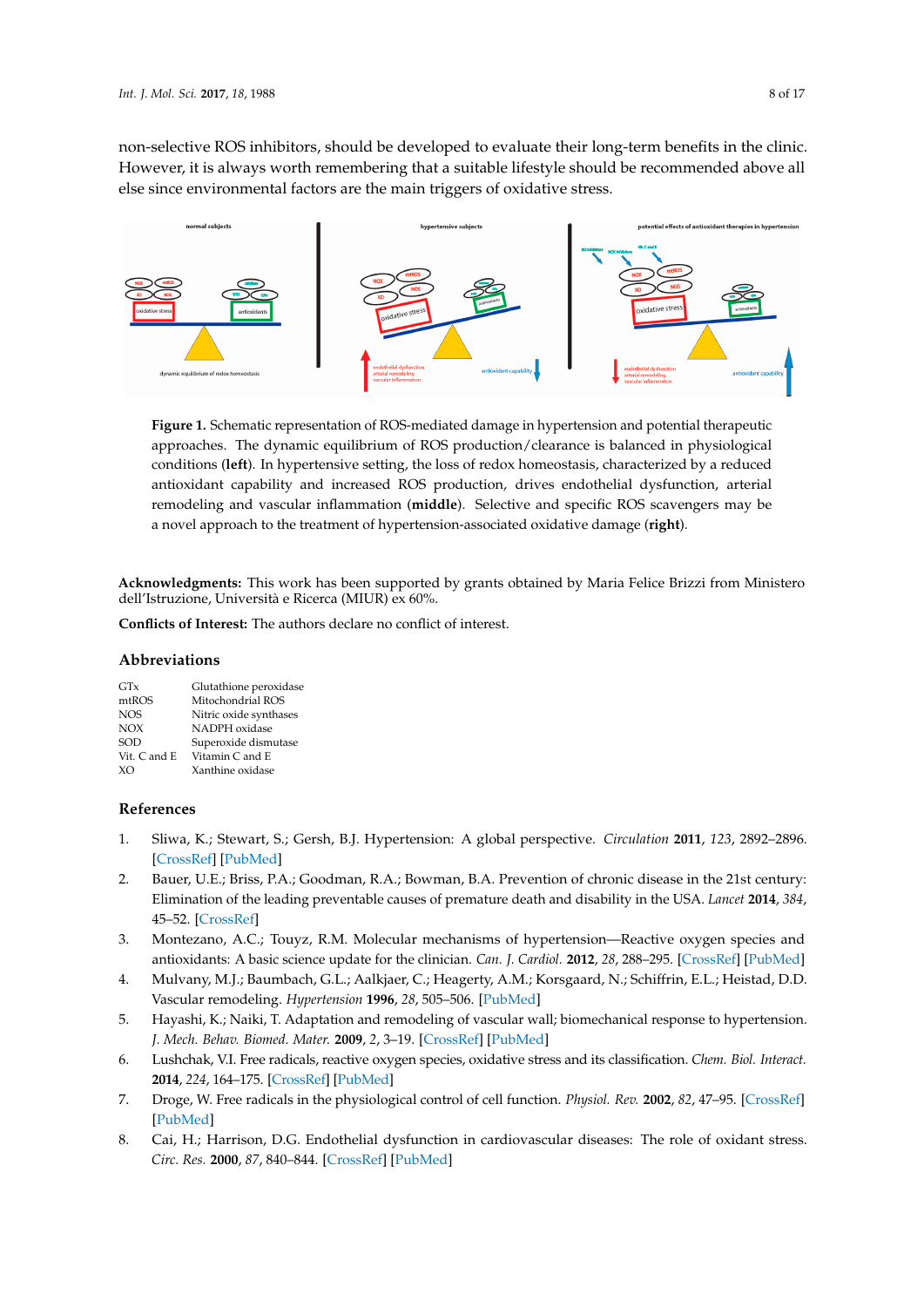- 9. Thomas, S.R.; Witting, P.K.; Drummond, G.R. Redox control of endothelial function and dysfunction: Molecular mechanisms and therapeutic opportunities. *Antioxid. Redox Signal.* **2008**, *10*, 1713–1765. [\[CrossRef\]](http://dx.doi.org/10.1089/ars.2008.2027) [\[PubMed\]](http://www.ncbi.nlm.nih.gov/pubmed/18707220)
- 10. Schulz, E.; Anter, E.; Keaney, J.F., Jr. Oxidative stress, antioxidants, and endothelial function. *Curr. Med. Chem.* **2004**, *11*, 1093–1104. [\[CrossRef\]](http://dx.doi.org/10.2174/0929867043365369) [\[PubMed\]](http://www.ncbi.nlm.nih.gov/pubmed/15134508)
- <span id="page-8-0"></span>11. Taniyama, Y.; Griendling, K.K. Reactive oxygen species in the vasculature: Molecular and cellular mechanisms. *Hypertension* **2003**, *42*, 1075–1081. [\[CrossRef\]](http://dx.doi.org/10.1161/01.HYP.0000100443.09293.4F) [\[PubMed\]](http://www.ncbi.nlm.nih.gov/pubmed/14581295)
- 12. Jones, D.P. Radical-free biology of oxidative stress. *Am. J. Physiol. Cell Physiol.* **2008**, *295*, C849–C868. [\[CrossRef\]](http://dx.doi.org/10.1152/ajpcell.00283.2008) [\[PubMed\]](http://www.ncbi.nlm.nih.gov/pubmed/18684987)
- 13. Thomas, D.D.; Ridnour, L.A.; Isenberg, J.S.; Flores-Santana, W.; Switzer, C.H.; Donzelli, S.; Hussain, P.; Vecoli, C.; Paolocci, N.; Ambs, S.; et al. The chemical biology of nitric oxide: Implications in cellular signaling. *Free Radic. Biol. Med.* **2008**, *45*, 18–31. [\[CrossRef\]](http://dx.doi.org/10.1016/j.freeradbiomed.2008.03.020) [\[PubMed\]](http://www.ncbi.nlm.nih.gov/pubmed/18439435)
- 14. Lambeth, J.D. NOX enzymes and the biology of reactive oxygen. *Nat. Rev. Immunol.* **2004**, *4*, 181–189. [\[CrossRef\]](http://dx.doi.org/10.1038/nri1312) [\[PubMed\]](http://www.ncbi.nlm.nih.gov/pubmed/15039755)
- <span id="page-8-1"></span>15. Ray, P.D.; Huang, B.W.; Tsuji, Y. Reactive oxygen species (ROS) homeostasis and redox regulation in cellular signaling. *Cell Signal.* **2012**, *24*, 981–990. [\[CrossRef\]](http://dx.doi.org/10.1016/j.cellsig.2012.01.008) [\[PubMed\]](http://www.ncbi.nlm.nih.gov/pubmed/22286106)
- <span id="page-8-2"></span>16. Redón, J.; Oliva, M.R.; Tormos, C.; Giner, V.; Chaves, J.; Iradi, A.; Sáez, G.T. Antioxidant activities and oxidative stress byproducts in human hypertension. *Hypertension* **2003**, *41*, 1096–1101. [\[CrossRef\]](http://dx.doi.org/10.1161/01.HYP.0000068370.21009.38) [\[PubMed\]](http://www.ncbi.nlm.nih.gov/pubmed/12707286)
- <span id="page-8-3"></span>17. Higashi, Y.; Sasaki, S.; Nakagawa, K.; Matsuura, H.; Oshima, T.; Chayama, K. Endothelial function and oxidative stress in renovascular hypertension. *N. Engl. J. Med.* **2002**, *346*, 1954–1962. [\[CrossRef\]](http://dx.doi.org/10.1056/NEJMoa013591) [\[PubMed\]](http://www.ncbi.nlm.nih.gov/pubmed/12075056)
- 18. Heitzer, T.; Wenzel, U.; Hink, U.; Krollner, D.; Skatchkov, M.; Stahl, R.A.; MacHarzina, R.; Bräsen, J.H.; Meinertz, T.; Münzel, T. Increased NAD(P)H oxidase-mediated superoxide production in renovascular hypertension: Evidence for an involvement of protein kinase C. *Kidney Int.* **1999**, *55*, 252–260. [\[CrossRef\]](http://dx.doi.org/10.1046/j.1523-1755.1999.00229.x) [\[PubMed\]](http://www.ncbi.nlm.nih.gov/pubmed/9893134)
- <span id="page-8-4"></span>19. Jung, O.; Schreiber, J.G.; Geiger, H.; Pedrazzini, T.; Busse, R.; Brandes, R.P. gp91phox-containing NADPH oxidase mediates endothelial dysfunction in renovascular hypertension. *Circulation* **2004**, *109*, 1795–1801. [\[CrossRef\]](http://dx.doi.org/10.1161/01.CIR.0000124223.00113.A4) [\[PubMed\]](http://www.ncbi.nlm.nih.gov/pubmed/15037533)
- <span id="page-8-5"></span>20. Laursen, J.B.; Rajagopalan, S.; Galis, Z.; Tarpey, M.; Freeman, B.A.; Harrison, D.G. Role of superoxide in angiotensin II-induced but not catecholamine-induced hypertension. *Circulation* **1997**, *95*, 588–593. [\[CrossRef\]](http://dx.doi.org/10.1161/01.CIR.95.3.588) [\[PubMed\]](http://www.ncbi.nlm.nih.gov/pubmed/9024144)
- <span id="page-8-6"></span>21. Rajagopalan, S.; Kurz, S.; Münzel, T.; Tarpey, M.; Freeman, B.A.; Griendling, K.K.; Harrison, D.G. Angiotensin II-mediated hypertension in the rat increases vascular superoxide production via membrane NADH/NADPH oxidase activation. Contribution to alterations of vasomotor tone. *J. Clin. Investig.* **1996**, *97*, 1916–1923. [\[CrossRef\]](http://dx.doi.org/10.1172/JCI118623) [\[PubMed\]](http://www.ncbi.nlm.nih.gov/pubmed/8621776)
- <span id="page-8-7"></span>22. Lacy, F.; O'Connor, D.T.; Schmid-Schönbein, G.W. Plasma hydrogen peroxide production in hypertensives and normotensive subjects at genetic risk of hypertension. *J. Hypertens.* **1998**, *16*, 291–303. [\[CrossRef\]](http://dx.doi.org/10.1097/00004872-199816030-00006) [\[PubMed\]](http://www.ncbi.nlm.nih.gov/pubmed/9557922)
- <span id="page-8-8"></span>23. Lacy, F.; Kailasam, M.T.; O'Connor, D.T.; Schmid-Schönbein, G.W.; Parmer, R.J. Plasma hydrogen peroxide production in human essential hypertension: Role of heredity, gender, and ethnicity. *Hypertension* **2000**, *36*, 878–884. [\[CrossRef\]](http://dx.doi.org/10.1161/01.HYP.36.5.878) [\[PubMed\]](http://www.ncbi.nlm.nih.gov/pubmed/11082160)
- <span id="page-8-9"></span>24. Tian, X.Y.; Wong, W.T.; Leung, F.P.; Zhang, Y.; Wang, Y.X.; Lee, H.K.; Ng, C.F.; Chen, Z.Y.; Yao, X.; Au, C.L.; et al. Oxidative stress-dependent cyclooxygenase-2-derived prostaglandin f(2α) impairs endothelial function in renovascular hypertensive rats. *Antioxid. Redox Signal.* **2012**, *16*, 363–373. [\[CrossRef\]](http://dx.doi.org/10.1089/ars.2010.3874) [\[PubMed\]](http://www.ncbi.nlm.nih.gov/pubmed/21951274)
- 25. Ungvari, Z.; Csiszar, A.; Kaminski, P.M.; Wolin, M.S.; Koller, A. Chronic high pressure-induced arterial oxidative stress: Involvement of protein kinase C-dependent NAD(P)H oxidase and local renin-angiotensin system. *Am. J. Pathol.* **2004**, *165*, 219–226. [\[CrossRef\]](http://dx.doi.org/10.1016/S0002-9440(10)63290-7)
- 26. Callera, G.E.; Tostes, R.C.; Yogi, A.; Montezano, A.C.; Touyz, R.M. Endothelin-1-induced oxidative stress in DOCA-salt hypertension involves NADPH-oxidase-independent mechanisms. *Clin. Sci. Lond.* **2006**, *110*, 243–253. [\[CrossRef\]](http://dx.doi.org/10.1042/CS20050307) [\[PubMed\]](http://www.ncbi.nlm.nih.gov/pubmed/16271043)
- 27. Nguyen Dinh Cat, A.; Montezano, A.C.; Burger, D.; Touyz, R.M. Angiotensin II, NADPH oxidase, and redox signaling in the vasculature. *Antioxid. Redox Signal.* **2013**, *19*, 1110–1120. [\[CrossRef\]](http://dx.doi.org/10.1089/ars.2012.4641) [\[PubMed\]](http://www.ncbi.nlm.nih.gov/pubmed/22530599)
- <span id="page-8-10"></span>28. Dikalov, S.I.; Ungvari, Z. Role of mitochondrial oxidative stress in hypertension. *Am. J. Physiol. Heart Circ. Physiol.* **2013**, *305*, 1417–1427. [\[CrossRef\]](http://dx.doi.org/10.1152/ajpheart.00089.2013) [\[PubMed\]](http://www.ncbi.nlm.nih.gov/pubmed/24043248)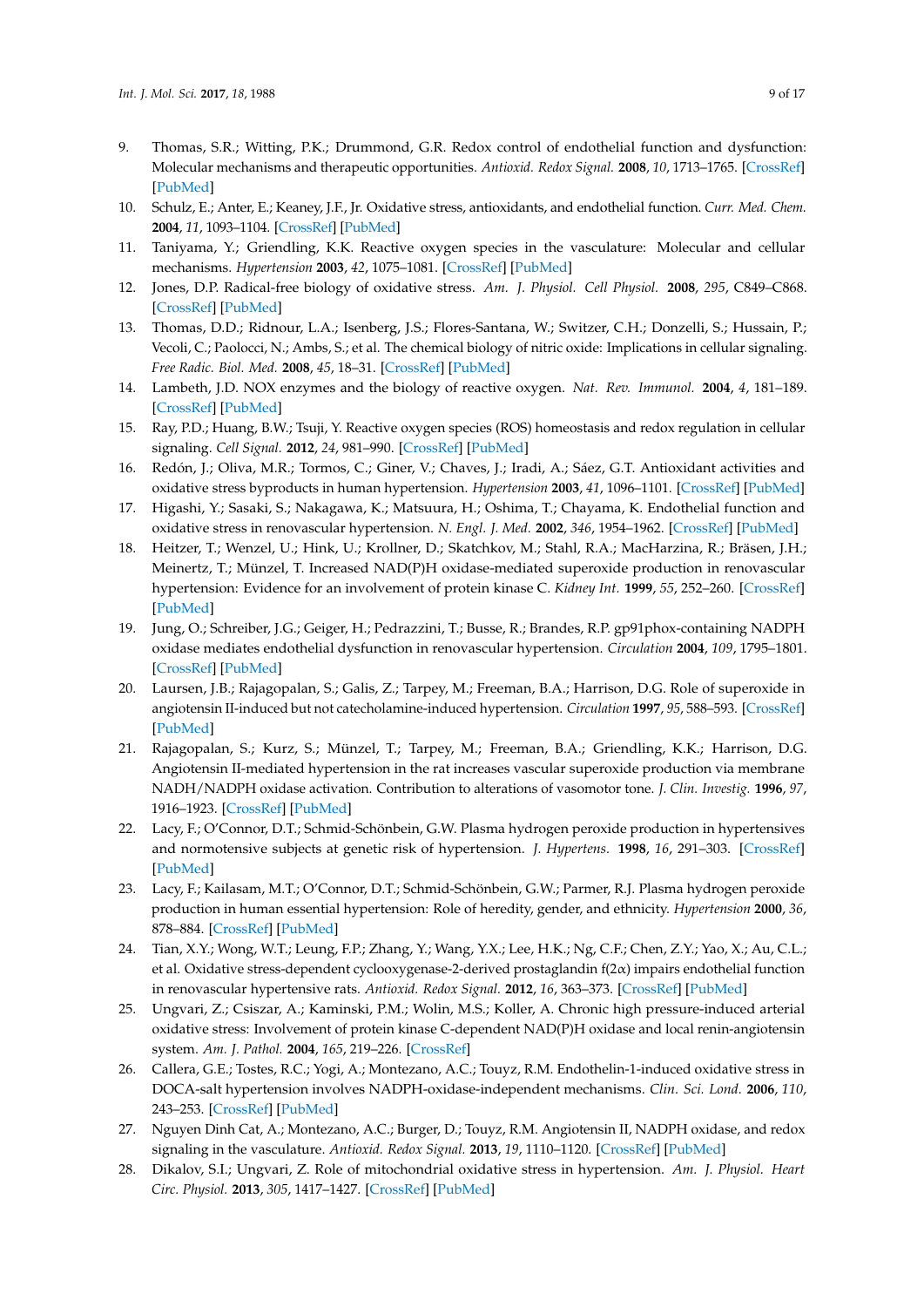- <span id="page-9-0"></span>29. Araujo, M.; Wilcox, C.S. Oxidative stress in hypertension: Role of the kidney. *Antioxid. Redox Signal.* **2014**, *20*, 74–101. [\[CrossRef\]](http://dx.doi.org/10.1089/ars.2013.5259) [\[PubMed\]](http://www.ncbi.nlm.nih.gov/pubmed/23472618)
- <span id="page-9-1"></span>30. Egea, J.; Fabregat, I.; Frapart, Y.M.; Ghezzi, P.; Görlach, A.; Kietzmann, T.; Kubaichuk, K.; Knaus, U.G.; Lopez, M.G.; Olaso-Gonzalez, G.; et al. European contribution to the study of ROS: A summary of the findings and prospects for the future from the COST action BM1203 (EU-ROS). *Redox Biol.* **2017**, *13*, 94–162. [\[CrossRef\]](http://dx.doi.org/10.1016/j.redox.2017.05.007) [\[PubMed\]](http://www.ncbi.nlm.nih.gov/pubmed/28577489)
- <span id="page-9-2"></span>31. Mancia, G.; De Backer, G.; Dominiczak, A.; Cifkova, R.; Fagard, R.; Germano, G.; Grassi, G.; Heagerty, A.M.; Kjeldsen, S.E.; Laurent, S.; et al. Management of Arterial Hypertension of the European Society of Hypertension; European Society of Cardiology. 2007 Guidelines for the Management of Arterial Hypertension: The Task Force for the Management of Arterial Hypertension of the European Society of Hypertension (ESH) and of the European Society of Cardiology (ESC). *J. Hypertens.* **2007**, *25*, 1105–1187. [\[CrossRef\]](http://dx.doi.org/10.1097/HJH.0b013e3281fc975a) [\[PubMed\]](http://www.ncbi.nlm.nih.gov/pubmed/17563527)
- <span id="page-9-3"></span>32. Touyz, R.M.; Schiffrin, E.L. Reactive oxygen species in vascular biology: Implications in hypertension. *Histochem. Cell Biol.* **2004**, *122*, 339–352. [\[CrossRef\]](http://dx.doi.org/10.1007/s00418-004-0696-7) [\[PubMed\]](http://www.ncbi.nlm.nih.gov/pubmed/15338229)
- <span id="page-9-4"></span>33. Vaziri, N.D.; Rodriguez-Iturbe, B. Mechanisms of disease: Oxidative stress and inflammation in the pathogenesis of hypertension. *Nat. Clin. Pract. Nephrol.* **2006**, *2*, 582–593. [\[CrossRef\]](http://dx.doi.org/10.1038/ncpneph0283) [\[PubMed\]](http://www.ncbi.nlm.nih.gov/pubmed/17003837)
- <span id="page-9-5"></span>34. D'Autréaux, B.; Toledano, M.B. ROS as signalling molecules: Mechanisms that generate specificity in ROS homeostasis. *Nat. Rev. Mol. Cell Biol.* **2007**, *8*, 813–824. [\[CrossRef\]](http://dx.doi.org/10.1038/nrm2256) [\[PubMed\]](http://www.ncbi.nlm.nih.gov/pubmed/17848967)
- <span id="page-9-6"></span>35. Liu, Y.; Zhao, H.; Li, H.; Kalyanaraman, B.; Nicolosi, A.C.; Gutterman, D.D. Mitochondrial sources of  $H_2O_2$ generation play a key role in flow-mediated dilation in human coronary resistance arteries. *Circ. Res.* **2003**, *93*, 573–580. [\[CrossRef\]](http://dx.doi.org/10.1161/01.RES.0000091261.19387.AE) [\[PubMed\]](http://www.ncbi.nlm.nih.gov/pubmed/12919951)
- <span id="page-9-7"></span>36. Matoba, T.; Shimokawa, H.; Nakashima, M.; Hirakawa, Y.; Mukai, Y.; Hirano, K.; Kanaide, H.; Takeshita, A. Hydrogen peroxide is an endothelium-derived hyperpolarizing factor in mice. *J. Clin. Investig.* **2000**, *106*, 1521–1530. [\[CrossRef\]](http://dx.doi.org/10.1172/JCI10506) [\[PubMed\]](http://www.ncbi.nlm.nih.gov/pubmed/11120759)
- <span id="page-9-8"></span>37. Nagler, L.G.; Vartanyan, L.S. Subunit structure of bovine milk xanthine oxidase. *Biochim. Biophys. Acta* **1976**, *427*, 78–90. [\[CrossRef\]](http://dx.doi.org/10.1016/0005-2795(76)90287-7)
- <span id="page-9-9"></span>38. McCord, J.M. Oxygen-derived free radicals in postischemic tissue injury. *N. Engl. J. Med.* **1985**, *312*, 159–163. [\[PubMed\]](http://www.ncbi.nlm.nih.gov/pubmed/2981404)
- <span id="page-9-10"></span>39. Harrison, R. Structure and function of xanthine oxidoreductase: Where are we now? *Free Radic. Biol. Med.* **2002**, *33*, 774–797. [\[CrossRef\]](http://dx.doi.org/10.1016/S0891-5849(02)00956-5)
- <span id="page-9-11"></span>40. Berry, C.E.; Hare, J.M. Xanthine oxidoreductase and cardiovascular disease: Molecular mechanisms and pathophysiological implications. *J. Physiol.* **2004**, *555*, 589–606. [\[CrossRef\]](http://dx.doi.org/10.1113/jphysiol.2003.055913) [\[PubMed\]](http://www.ncbi.nlm.nih.gov/pubmed/14694147)
- <span id="page-9-12"></span>41. Suzuki, H.; DeLano, F.A.; Parks, D.A.; Jamshidi, N.; Granger, D.N.; Ishii, H.; Suematsu, M.; Zweifach, B.W.; Schmid-Schönbein, G.W. Xanthine oxidase activity associated with arterial blood pressure in spontaneously hypertensive rats. *Proc. Natl. Acad. Sci. USA* **1998**, *95*, 4754–4759. [\[CrossRef\]](http://dx.doi.org/10.1073/pnas.95.8.4754) [\[PubMed\]](http://www.ncbi.nlm.nih.gov/pubmed/9539811)
- <span id="page-9-13"></span>42. Laakso, J.T.; Teräväinen, T.L.; Martelin, E.; Vaskonen, T.; Lapatto, R. Renal xanthine oxidoreductase activity during development of hypertension in spontaneously hypertensive rats. *J. Hypertens.* **2004**, *22*, 1333–1340. [\[CrossRef\]](http://dx.doi.org/10.1097/01.hjh.0000125441.28861.9f) [\[PubMed\]](http://www.ncbi.nlm.nih.gov/pubmed/15201549)
- <span id="page-9-14"></span>43. Landmesser, U.; Spiekermann, S.; Preuss, C.; Sorrentino, S.; Fischer, D.; Manes, C.; Mueller, M.; Drexler, H. Angiotensin II induces endothelial xanthine oxidase activation: Role for endothelial dysfunction in patients with coronary disease. *Arterioscler. Thromb. Vasc. Biol.* **2007**, *27*, 943–948. [\[CrossRef\]](http://dx.doi.org/10.1161/01.ATV.0000258415.32883.bf) [\[PubMed\]](http://www.ncbi.nlm.nih.gov/pubmed/17234726)
- <span id="page-9-15"></span>44. Ohara, Y.; Peterson, T.E.; Harrison, D.G. Hypercholesterolemia increases endothelial superoxide anion production. *J. Clin. Investig.* **1993**, *91*, 2546–2551. [\[CrossRef\]](http://dx.doi.org/10.1172/JCI116491) [\[PubMed\]](http://www.ncbi.nlm.nih.gov/pubmed/8390482)
- <span id="page-9-16"></span>45. White, C.R.; Darley-Usmar, V.; Berrington, W.R.; McAdams, M.; Gore, J.Z.; Thompson, J.A.; Parks, D.A.; Tarpey, M.M.; Freeman, B.A. Circulating plasma xanthine oxidase contributes to vascular dysfunction in hypercholesterolemic rabbits. *Proc. Natl. Acad. Sci. USA* **1996**, *93*, 8745–8749. [\[CrossRef\]](http://dx.doi.org/10.1073/pnas.93.16.8745) [\[PubMed\]](http://www.ncbi.nlm.nih.gov/pubmed/8710942)
- <span id="page-9-17"></span>46. Guzik, T.J.; Sadowski, J.; Guzik, B.; Jopek, A.; Kapelak, B.; Przybylowski, P.; Wierzbicki, K.; Korbut, R.; Harrison, D.G.; Channon, K.M. Coronary artery superoxide production and nox isoform expression in human coronary artery disease. *Arterioscler. Thromb. Vasc. Biol.* **2006**, *26*, 333–339. [\[CrossRef\]](http://dx.doi.org/10.1161/01.ATV.0000196651.64776.51) [\[PubMed\]](http://www.ncbi.nlm.nih.gov/pubmed/16293794)
- <span id="page-9-18"></span>47. Patetsios, P.; Song, M.; Shutze, W.P.; Pappas, C.; Rodino, W.; Ramirez, J.A.; Panetta, T.F. Identification of uric acid and xanthine oxidase in atherosclerotic plaque. *Am. J. Cardiol.* **2001**, *88*, 188–191. [\[CrossRef\]](http://dx.doi.org/10.1016/S0002-9149(01)01621-6)
- <span id="page-9-19"></span>48. Riegersperger, M.; Covic, A.; Goldsmith, D. Allopurinol, uric acid, and oxidative stress in cardiorenal disease. *Int. Urol. Nephrol.* **2011**, *43*, 441–449. [\[CrossRef\]](http://dx.doi.org/10.1007/s11255-011-9929-6) [\[PubMed\]](http://www.ncbi.nlm.nih.gov/pubmed/21547469)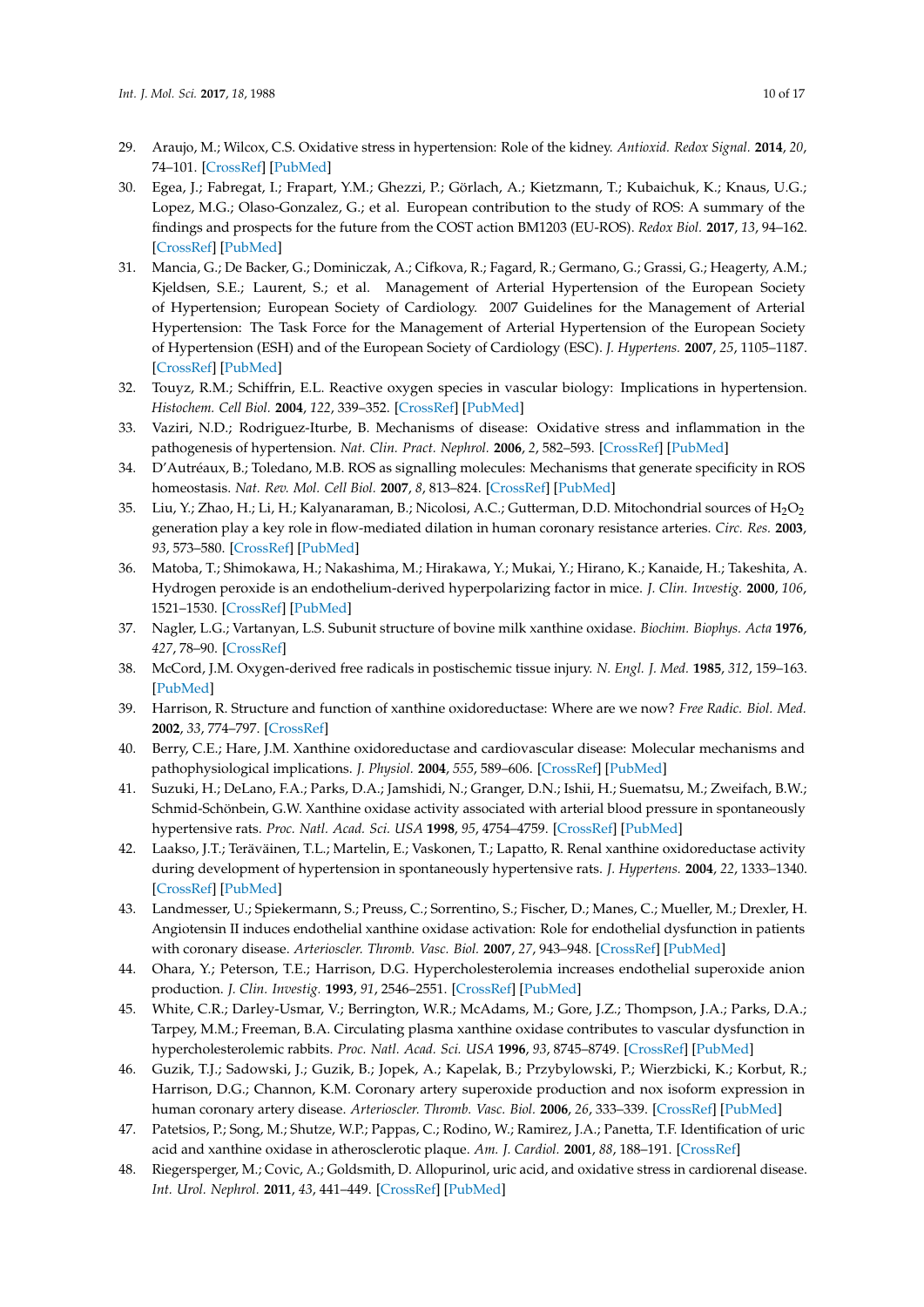- <span id="page-10-0"></span>49. Beattie, C.J.; Fulton, R.L.; Higgins, P.; Padmanabhan, S.; McCallum, L.; Walters, M.R.; Dominiczak, A.F.; Touyz, R.M.; Dawson, J. Allopurinol initiation and change in blood pressure in older adults with hypertension. *Hypertension* **2014**, *64*, 1102–1107. [\[CrossRef\]](http://dx.doi.org/10.1161/HYPERTENSIONAHA.114.03953) [\[PubMed\]](http://www.ncbi.nlm.nih.gov/pubmed/25135183)
- <span id="page-10-1"></span>50. Alderton, W.K.; Cooper, C.E.; Knowles, R.G. Nitric oxide synthases: Structure, function and inhibition. *Biochem. J.* **2001**, *357*, 593–615. [\[CrossRef\]](http://dx.doi.org/10.1042/bj3570593) [\[PubMed\]](http://www.ncbi.nlm.nih.gov/pubmed/11463332)
- <span id="page-10-2"></span>51. Balligand, J.L.; Feron, O.; Dessy, C. eNOS activation by physical forces: From short-term regulation of contraction to chronic remodeling of cardiovascular tissues. *Physiol. Rev.* **2009**, *89*, 481–534. [\[CrossRef\]](http://dx.doi.org/10.1152/physrev.00042.2007) [\[PubMed\]](http://www.ncbi.nlm.nih.gov/pubmed/19342613)
- <span id="page-10-3"></span>52. Fleming, I.; Busse, R. Signal transduction of eNOS activation. *Cardiovasc. Res.* **1999**, *43*, 532–541. [\[CrossRef\]](http://dx.doi.org/10.1016/S0008-6363(99)00094-2)
- <span id="page-10-4"></span>53. Nathan, C. Inducible nitric oxide synthase: What difference does it make? *J. Clin. Investig.* **1997**, *100*, 2417–2423. [\[CrossRef\]](http://dx.doi.org/10.1172/JCI119782) [\[PubMed\]](http://www.ncbi.nlm.nih.gov/pubmed/9366554)
- <span id="page-10-5"></span>54. Arstall, M.A.; Sawyer, D.B.; Fukazawa, R.; Kelly, R.A. Cytokine-mediated apoptosis in cardiac myocytes: The role of inducible nitric oxide synthase induction and peroxynitrite generation. *Circ. Res.* **1999**, *85*, 829–840. [\[CrossRef\]](http://dx.doi.org/10.1161/01.RES.85.9.829) [\[PubMed\]](http://www.ncbi.nlm.nih.gov/pubmed/10532951)
- <span id="page-10-6"></span>55. Mungrue, I.N.; Gros, R.; You, X.; Pirani, A.; Azad, A.; Csont, T.; Schulz, R.; Butany, J.; Stewart, D.J.; Husain, M. Cardiomyocyte overexpression of iNOS in mice results in peroxynitrite generation, heart block, and sudden death. *J. Clin. Investig.* **2002**, *109*, 735–743. [\[CrossRef\]](http://dx.doi.org/10.1172/JCI0213265) [\[PubMed\]](http://www.ncbi.nlm.nih.gov/pubmed/11901182)
- <span id="page-10-7"></span>56. Heger, J.; Gödecke, A.; Flögel, U.; Merx, M.W.; Molojavyi, A.; Kühn-Velten, W.N.; Schrader, J. Cardiac-specific overexpression of inducible nitric oxide synthase does not result in severe cardiac dysfunction. *Circ. Res.* **2002**, *90*, 93–99. [\[CrossRef\]](http://dx.doi.org/10.1161/hh0102.102757) [\[PubMed\]](http://www.ncbi.nlm.nih.gov/pubmed/11786524)
- 57. Flögel, U.; Merx, M.W.; Godecke, A.; Decking, U.K.; Schrader, J. Myoglobin: A scavenger of bioactive NO. *Proc. Natl. Acad. Sci. USA* **2001**, *98*, 735–740. [\[CrossRef\]](http://dx.doi.org/10.1073/pnas.98.2.735) [\[PubMed\]](http://www.ncbi.nlm.nih.gov/pubmed/11136228)
- 58. Gödecke, A.; Molojavyi, A.; Heger, J.; Flögel, U.; Ding, Z.; Jacoby, C.; Schrader, J. Myoglobin protects the heart from inducible nitric-oxide synthase (iNOS)-mediated nitrosative stress. *J. Biol. Chem.* **2003**, *278*, 21761–21766. [\[CrossRef\]](http://dx.doi.org/10.1074/jbc.M302573200) [\[PubMed\]](http://www.ncbi.nlm.nih.gov/pubmed/12665503)
- <span id="page-10-8"></span>59. Funakoshi, H.; Kubota, T.; Kawamura, N.; Machida, Y.; Feldman, A.M.; Tsutsui, H.; Shimokawa, H.; Takeshita, A. Disruption of inducible nitric oxide synthase improves beta-adrenergic inotropic responsiveness but not the survival of mice with cytokine-induced cardiomyopathy. *Circ. Res.* **2002**, *90*, 959–965. [\[CrossRef\]](http://dx.doi.org/10.1161/01.RES.0000017632.83720.68) [\[PubMed\]](http://www.ncbi.nlm.nih.gov/pubmed/12016261)
- <span id="page-10-9"></span>60. Forstermann, U.; Sessa, W.C. Nitric oxide synthases: Regulation and function. *Eur. Heart J.* **2012**, *33*, 829–837. [\[CrossRef\]](http://dx.doi.org/10.1093/eurheartj/ehr304) [\[PubMed\]](http://www.ncbi.nlm.nih.gov/pubmed/21890489)
- <span id="page-10-10"></span>61. Li, H.; Meininger, C.J.; Hawker, J.R., Jr.; Haynes, T.E.; Kepka-Lenhart, D.; Mistry, S.K.; Morris, S.M., Jr.; Wu, G. Regulatory role of arginase I and II in nitric oxide, polyamine, and proline syntheses in endothelial cells. *Am. J. Physiol. Endocrinol. Metab.* **2001**, *280*, E75–E82. [\[PubMed\]](http://www.ncbi.nlm.nih.gov/pubmed/11120661)
- 62. Odenlund, M.; Holmqvist, B.; Baldetorp, B.; Hellstrand, P.; Nilsson, B.O. Polyamine synthesis inhibition induces S phase cell cycle arrest in vascular smooth muscle cells. *Amino Acids* **2009**, *36*, 273–282. [\[CrossRef\]](http://dx.doi.org/10.1007/s00726-008-0060-7) [\[PubMed\]](http://www.ncbi.nlm.nih.gov/pubmed/18368465)
- <span id="page-10-11"></span>63. Orlando, G.F.; Wolf, G.; Engelmann, M. Role of neuronal nitric oxide synthase in the regulation of the neuroendocrine stress response in rodents: Insights from mutant mice. *Amino Acids* **2008**, *35*, 17–27. [\[CrossRef\]](http://dx.doi.org/10.1007/s00726-007-0630-0) [\[PubMed\]](http://www.ncbi.nlm.nih.gov/pubmed/18301960)
- <span id="page-10-12"></span>64. Johnson, F.K.; Johnson, R.A.; Peyton, K.J.; Durante, W. Arginase inhibition restores arteriolar endothelial function in Dahl rats with salt-induced hypertension. *Am. J. Physiol. Regul. Integr. Comp. Physiol.* **2005**, *288*, R1057–R1062. [\[CrossRef\]](http://dx.doi.org/10.1152/ajpregu.00758.2004) [\[PubMed\]](http://www.ncbi.nlm.nih.gov/pubmed/15591155)
- <span id="page-10-13"></span>65. Rodriguez, S.; Richert, L.; Berthelot, A. Increased arginase activity in aorta of mineralocorticoid-salt hypertensive rats. *Clin. Exp. Hypertens.* **2000**, *22*, 75–85. [\[CrossRef\]](http://dx.doi.org/10.1081/CEH-100100063) [\[PubMed\]](http://www.ncbi.nlm.nih.gov/pubmed/10685726)
- <span id="page-10-14"></span>66. Zhang, C.; Hein, T.W.; Wang, W.; Miller, M.W.; Fossum, T.W.; McDonald, M.M.; Humphrey, J.D.; Kuo, L. Upregulation of vascular arginase in hypertension decreases nitric oxide-mediated dilation of coronary arterioles. *Hypertension* **2004**, *44*, 935–943. [\[CrossRef\]](http://dx.doi.org/10.1161/01.HYP.0000146907.82869.f2) [\[PubMed\]](http://www.ncbi.nlm.nih.gov/pubmed/15492130)
- <span id="page-10-15"></span>67. Demougeot, C.; Prigent-Tesssier, A.; Marie, C.; Berthelot, A. Arginase inhibition reduced endothelial dysfunction and blood pressure rising in spontaneously hypertensive rats. *J. Hypertens.* **2005**, *23*, 971–978. [\[CrossRef\]](http://dx.doi.org/10.1097/01.hjh.0000166837.78559.93) [\[PubMed\]](http://www.ncbi.nlm.nih.gov/pubmed/15834282)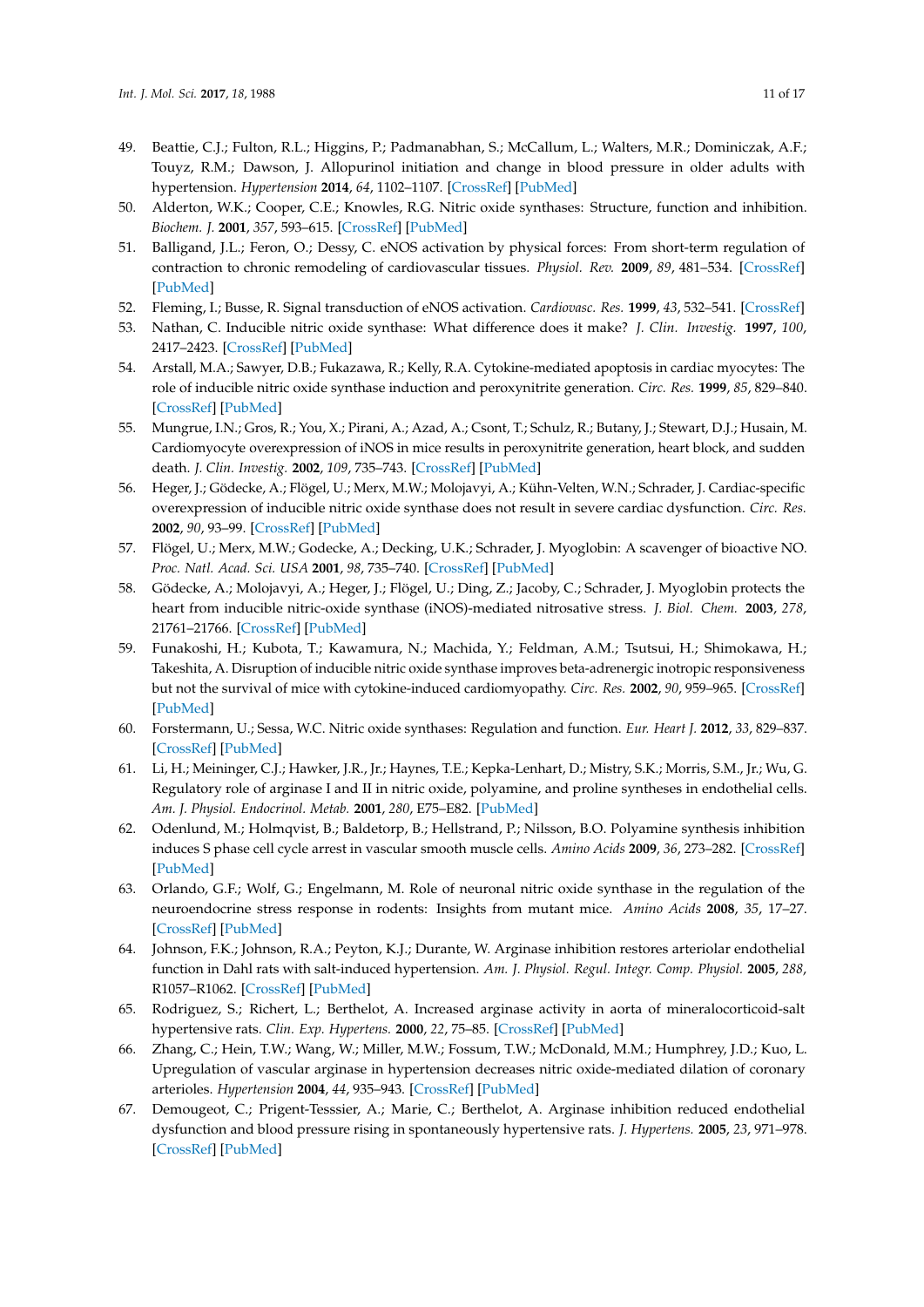- <span id="page-11-0"></span>68. Durante, W.; Liao, L.; Reyna, S.V.; Peyton, K.J.; Schafer, A.I. Physiologic cyclic stretch directs L-arginine transport and metabolism to collagen synthesis in vascular smooth muscle cells. *FASEB J.* **2000**, *14*, 1775–1783. [\[CrossRef\]](http://dx.doi.org/10.1096/fj.99-0960com) [\[PubMed\]](http://www.ncbi.nlm.nih.gov/pubmed/10973927)
- <span id="page-11-1"></span>69. Taddei, S.; Virdis, A.; Ghiadoni, L.; Sudano, I.; Salvetti, A. Endothelial dysfunction in hypertension. *J. Cardiovasc. Pharmacol.* **2001**, *38*, S11–S14. [\[CrossRef\]](http://dx.doi.org/10.1097/00005344-200111002-00004) [\[PubMed\]](http://www.ncbi.nlm.nih.gov/pubmed/11811368)
- <span id="page-11-2"></span>70. Pacher, P.; Beckman, J.S.; Liaudet, L. Nitric oxide and peroxynitrite in health and disease. *Physiol. Rev.* **2007**, *87*, 315–424. [\[CrossRef\]](http://dx.doi.org/10.1152/physrev.00029.2006) [\[PubMed\]](http://www.ncbi.nlm.nih.gov/pubmed/17237348)
- <span id="page-11-3"></span>71. Berka, V.; Wu, G.; Yeh, H.C.; Palmer, G.; Tsai, A.L. Three different oxygen-induced radical species in endothelial nitric oxide synthase oxygenase domain under regulation by L-arginine and tetrahydrobiopterin. *J. Biol. Chem.* **2004**, *279*, 32243–32251. [\[CrossRef\]](http://dx.doi.org/10.1074/jbc.M404044200) [\[PubMed\]](http://www.ncbi.nlm.nih.gov/pubmed/15166218)
- <span id="page-11-4"></span>72. Wilcox, C.S. Oxidative stress and nitric oxide deficiency in the kidney: A critical link to hypertension? *Am. J. Physiol. Regul. Integr. Comp. Physiol.* **2005**, *289*, R913–R935. [\[CrossRef\]](http://dx.doi.org/10.1152/ajpregu.00250.2005) [\[PubMed\]](http://www.ncbi.nlm.nih.gov/pubmed/16183628)
- <span id="page-11-5"></span>73. Taddei, S.; Virdis, A.; Mattei, P.; Salvetti, A. Vasodilation to acetylcholine in primary and secondary forms of human hypertension. *Hypertension* **1993**, *21*, 929–933. [\[CrossRef\]](http://dx.doi.org/10.1161/01.HYP.21.6.929) [\[PubMed\]](http://www.ncbi.nlm.nih.gov/pubmed/8505103)
- <span id="page-11-6"></span>74. Higashi, Y.; Sasaki, S.; Nakagawa, K.; Fukuda, Y.; Matsuura, H.; Oshima, T.; Chayama, K. Tetrahydrobiopterin enhances forearm vascular response to acetylcholine in both normotensive and hypertensive individuals. *Am. J. Hypertens.* **2002**, *15*, 326–332. [\[CrossRef\]](http://dx.doi.org/10.1016/S0895-7061(01)02317-2)
- <span id="page-11-7"></span>75. Heitzer, T.; Krohn, K.; Albers, S.; Meinertz, T. Tetrahydrobiopterin improves endothelium-dependent vasodilation by increasing nitric oxide activity in patients with Type II diabetes mellitus. *Diabetologia* **2000**, *43*, 1435–1438. [\[CrossRef\]](http://dx.doi.org/10.1007/s001250051551) [\[PubMed\]](http://www.ncbi.nlm.nih.gov/pubmed/11126415)
- <span id="page-11-8"></span>76. Stroes, E.; Kastelein, J.; Cosentino, F.; Erkelens, W.; Wever, R.; Koomans, H.; Lüscher, T.; Rabelink, T. Tetrahydrobiopterin restores endothelial function in hypercholesterolemia. *J. Clin. Investig.* **1997**, *99*, 41–46. [\[CrossRef\]](http://dx.doi.org/10.1172/JCI119131) [\[PubMed\]](http://www.ncbi.nlm.nih.gov/pubmed/9011574)
- <span id="page-11-9"></span>77. Heitzer, T.; Brockhoff, C.; Mayer, B.; Warnholtz, A.; Mollnau, H.; Henne, S.; Meinertz, T.; Münzel, T. Tetrahydrobiopterin improves endothelium-dependent vasodilation in chronic smokers: Evidence for a dysfunctional nitric oxide synthase. *Circ. Res.* **2000**, *86*, E36–E41. [\[CrossRef\]](http://dx.doi.org/10.1161/01.RES.86.2.e36) [\[PubMed\]](http://www.ncbi.nlm.nih.gov/pubmed/10666424)
- <span id="page-11-10"></span>78. Kerr, S.; Brosnan, M.J.; McIntyre, M.; Reid, J.L.; Dominiczak, A.F.; Hamilton, C.A. Superoxide anion production is increased in a model of genetic hypertension: Role of the endothelium. *Hypertension* **1999**, *33*, 1353–1358. [\[CrossRef\]](http://dx.doi.org/10.1161/01.HYP.33.6.1353) [\[PubMed\]](http://www.ncbi.nlm.nih.gov/pubmed/10373215)
- <span id="page-11-11"></span>79. Li, H.; Witte, K.; August, M.; Brausch, I.; Gödtel-Armbrust, U.; Habermeier, A.; Closs, E.I.; Oelze, M.; Münzel, T.; Förstermann, U. Reversal of endothelial nitric oxide synthase uncoupling and up-regulation of endothelial nitric oxide synthase expression lowers blood pressure in hypertensive rats. *J. Am. Coll. Cardiol.* **2006**, *47*, 2536–2544. [\[CrossRef\]](http://dx.doi.org/10.1016/j.jacc.2006.01.071) [\[PubMed\]](http://www.ncbi.nlm.nih.gov/pubmed/16781385)
- <span id="page-11-12"></span>80. Hink, U.; Li, H.; Mollnau, H.; Oelze, M.; Matheis, E.; Hartmann, M.; Skatchkov, M.; Thaiss, F.; Stahl, R.A.; Warnholtz, A.; et al. Mechanisms underlying endothelial dysfunction in diabetes mellitus. *Circ. Res.* **2001**, *88*, E14–E22. [\[CrossRef\]](http://dx.doi.org/10.1161/01.RES.88.2.e14) [\[PubMed\]](http://www.ncbi.nlm.nih.gov/pubmed/11157681)
- <span id="page-11-13"></span>81. Tsutsui, M.; Shimokawa, H.; Otsuji, Y.; Yanagihara, N. Pathophysiological relevance of NO signaling in the cardiovascular system: Novel insight from mice lacking all NO synthases. *Pharmacol. Ther.* **2010**, *128*, 499–508. [\[CrossRef\]](http://dx.doi.org/10.1016/j.pharmthera.2010.08.010) [\[PubMed\]](http://www.ncbi.nlm.nih.gov/pubmed/20826180)
- <span id="page-11-14"></span>82. Hyndman, K.A.; Boesen, E.I.; Elmarakby, A.A.; Brands, M.W.; Huang, P.; Kohan, D.E.; Pollock, D.M.; Pollock, J.S. Renal collecting duct NOS1 maintains fluid-electrolyte homeostasis and blood pressure. *Hypertension* **2013**, *62*, 91–98. [\[CrossRef\]](http://dx.doi.org/10.1161/HYPERTENSIONAHA.113.01291) [\[PubMed\]](http://www.ncbi.nlm.nih.gov/pubmed/23608660)
- <span id="page-11-15"></span>83. Cowley, A.W., Jr.; Yang, C.; Zheleznova, N.N.; Staruschenko, A.; Kurth, T.; Rein, L.; Kumar, V.; Sadovnikov, K.; Dayton, A.; Hoffman, M.; et al. Evidence of the Importance of Nox4 in Production of Hypertension in Dahl Salt-Sensitive Rats. *Hypertension* **2016**, *67*, 440–450. [\[CrossRef\]](http://dx.doi.org/10.1161/HYPERTENSIONAHA.115.06280) [\[PubMed\]](http://www.ncbi.nlm.nih.gov/pubmed/26644237)
- <span id="page-11-16"></span>84. Ren, Y.L.; Garvin, J.L.; Carretero, O.A. Role of macula densa nitric oxide and cGMP in the regulation of tubuloglomerular feedback. *Kidney Int.* **2000**, *58*, 2053–2060. [\[CrossRef\]](http://dx.doi.org/10.1111/j.1523-1755.2000.00377.x) [\[PubMed\]](http://www.ncbi.nlm.nih.gov/pubmed/11044225)
- 85. Welch, W.J.; Tojo, A.; Lee, J.U.; Kang, D.G.; Schnackenberg, C.G.; Wilcox, C.S. Nitric oxide synthase in the JGA of the SHR: Expression and role in tubuloglomerular feedback. *Am. J. Physiol.* **1999**, *277*, F130–F138. [\[PubMed\]](http://www.ncbi.nlm.nih.gov/pubmed/10409306)
- <span id="page-11-17"></span>86. Liu, R.; Carretero, O.A.; Ren, Y.; Garvin, J.L. Increased intracellular pH at the macula densa activates nNOS during tubuloglomerular feedback. *Kidney Int.* **2005**, *67*, 1837–1843. [\[CrossRef\]](http://dx.doi.org/10.1111/j.1523-1755.2005.00282.x) [\[PubMed\]](http://www.ncbi.nlm.nih.gov/pubmed/15840031)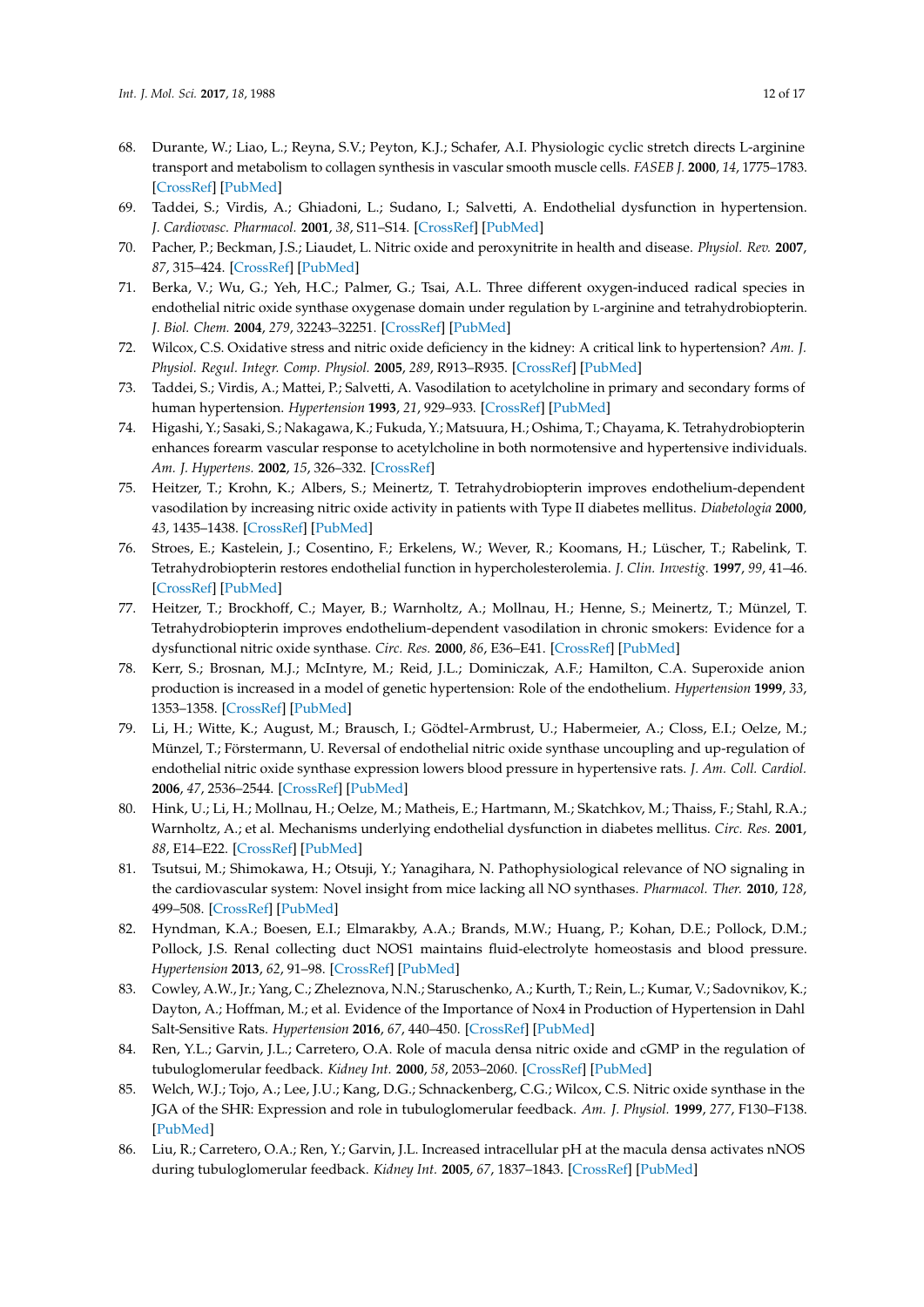- <span id="page-12-0"></span>87. Wang, X.; Chandrashekar, K.; Wang, L.; Lai, E.Y.; Wei, J.; Zhang, G.; Wang, S.; Zhang, J.; Juncos, L.A.; Liu, R. Inhibition of Nitric Oxide Synthase 1 Induces Salt-Sensitive Hypertension in Nitric Oxide Synthase 1α Knockout and Wild-Type Mice. *Hypertension* **2016**, *67*, 792–799. [\[CrossRef\]](http://dx.doi.org/10.1161/HYPERTENSIONAHA.115.07032) [\[PubMed\]](http://www.ncbi.nlm.nih.gov/pubmed/26883268)
- <span id="page-12-1"></span>88. Lu, Y.; Wei, J.; Stec, D.E.; Roman, R.J.; Ge, Y.; Cheng, L.; Liu, E.Y.; Zhang, J.; Hansen, P.B.; Fan, F.; et al. Macula Densa Nitric Oxide Synthase 1β Protects against Salt-Sensitive Hypertension. *Am. Soc. Nephrol.* **2016**, *27*, 2346–2356. [\[CrossRef\]](http://dx.doi.org/10.1681/ASN.2015050515) [\[PubMed\]](http://www.ncbi.nlm.nih.gov/pubmed/26647426)
- <span id="page-12-2"></span>89. Brandes, R.P.; Kreuzer, J. Vascular NADPH oxidases: Molecular mechanisms of activation. *Cardiovasc. Res.* **2005**, *65*, 16–27. [\[CrossRef\]](http://dx.doi.org/10.1016/j.cardiores.2004.08.007) [\[PubMed\]](http://www.ncbi.nlm.nih.gov/pubmed/15621030)
- <span id="page-12-3"></span>90. Lassegue, B.; Griendling, K.K. NADPH oxidases: Functions and pathologies in the vasculature. *Arterioscler. Thromb. Vasc. Biol.* **2010**, *30*, 653–661. [\[CrossRef\]](http://dx.doi.org/10.1161/ATVBAHA.108.181610) [\[PubMed\]](http://www.ncbi.nlm.nih.gov/pubmed/19910640)
- 91. Ago, T.; Kuroda, J.; Kamouchi, M.; Sadoshima, J.; Kitazono, T. Pathophysiological roles of NADPH oxidase/Nox family proteins in the vascular system review and perspective. *Circ. J.* **2011**, *75*, 1791–1800. [\[CrossRef\]](http://dx.doi.org/10.1253/circj.CJ-11-0388) [\[PubMed\]](http://www.ncbi.nlm.nih.gov/pubmed/21673456)
- <span id="page-12-4"></span>92. Gray, S.P.; Di Marco, E.; Okabe, J.; Szyndralewiez, C.; Heitz, F.; Montezano, A.C.; de Haan, J.B.; Koulis, C.; El-Osta, A.; Andrews, K.L.; et al. NADPH oxidase 1 plays a key role in diabetes mellitus-accelerated atherosclerosis. *Circulation* **2013**, *127*, 1888–1902. [\[CrossRef\]](http://dx.doi.org/10.1161/CIRCULATIONAHA.112.132159) [\[PubMed\]](http://www.ncbi.nlm.nih.gov/pubmed/23564668)
- <span id="page-12-5"></span>93. Fukui, T.; Ishizaka, N.; Rajagopalan, S.; Laursen, J.B.; Capers, Q., 4th; Taylor, W.R.; Harrison, D.G.; de Leon, H.; Wilcox, J.N.; Griendling, K.K. p22phox mRNA expression and NADPH oxidase activity are increased in aortas from hypertensive rats. *Circ. Res.* **1997**, *80*, 45–51. [\[CrossRef\]](http://dx.doi.org/10.1161/01.RES.80.1.45) [\[PubMed\]](http://www.ncbi.nlm.nih.gov/pubmed/8978321)
- <span id="page-12-6"></span>94. Rey, F.E.; Cifuentes, M.E.; Kiarash, A.; Quinn, M.T.; Pagano, P.J. Novel competitive inhibitor of NAD(P)H oxidase assembly attenuates vascular O<sup>2</sup> <sup>−</sup> and systolic blood pressure in mice. *Circ. Res.* **2001**, *89*, 408–414. [\[CrossRef\]](http://dx.doi.org/10.1161/hh1701.096037) [\[PubMed\]](http://www.ncbi.nlm.nih.gov/pubmed/11532901)
- <span id="page-12-7"></span>95. Landmesser, U.; Cai, H.; Dikalov, S.; McCann, L.; Hwang, J.; Jo, H.; Holland, S.M.; Harrison, D.G. Role of p47(phox) in vascular oxidative stress and hypertension caused by angiotensin II. *Hypertension* **2002**, *40*, 511–515. [\[CrossRef\]](http://dx.doi.org/10.1161/01.HYP.0000032100.23772.98) [\[PubMed\]](http://www.ncbi.nlm.nih.gov/pubmed/12364355)
- <span id="page-12-8"></span>96. Matsuno, K.; Yamada, H.; Iwata, K.; Jin, D.; Katsuyama, M.; Matsuki, M.; Takai, S.; Yamanishi, K.; Miyazaki, M.; Matsubara, H.; et al. Nox1 is involved in angiotensin II-mediated hypertension: A study in Nox1-deficient mice. *Circulation* **2005**, *112*, 2677–2685. [\[CrossRef\]](http://dx.doi.org/10.1161/CIRCULATIONAHA.105.573709) [\[PubMed\]](http://www.ncbi.nlm.nih.gov/pubmed/16246966)
- <span id="page-12-9"></span>97. Dikalova, A.; Clempus, R.; Lassègue, B.; Cheng, G.; McCoy, J.; Dikalov, S.; San Martin, A.; Lyle, A.; Weber, D.S.; Weiss, D.; et al. Nox1 overexpression potentiates angiotensin II-induced hypertension and vascular smooth muscle hypertrophy in transgenic mice. *Circulation* **2005**, *112*, 2668–2676. [\[CrossRef\]](http://dx.doi.org/10.1161/CIRCULATIONAHA.105.538934) [\[PubMed\]](http://www.ncbi.nlm.nih.gov/pubmed/16230485)
- <span id="page-12-10"></span>98. Bendall, J.K.; Rinze, R.; Adlam, D.; Tatham, A.L.; de Bono, J.; Wilson, N.; Volpi, E.; Channon, K.M. Endothelial Nox2 overexpression potentiates vascular oxidative stress and hemodynamic response to angiotensin II: Studies in endothelial-targeted Nox2 transgenic mice. *Circ. Res.* **2007**, *100*, 1016–1025. [\[CrossRef\]](http://dx.doi.org/10.1161/01.RES.0000263381.83835.7b) [\[PubMed\]](http://www.ncbi.nlm.nih.gov/pubmed/17363703)
- <span id="page-12-11"></span>99. Wong, W.T.; Tian, X.Y.; Huang, Y. Endothelial dysfunction in diabetes and hypertension: Cross talk in RAS, BMP4, and ROS-dependent COX-2-derived prostanoids. *J. Cardiovasc. Pharmacol.* **2013**, *61*, 204–214. [\[CrossRef\]](http://dx.doi.org/10.1097/FJC.0b013e31827fe46e) [\[PubMed\]](http://www.ncbi.nlm.nih.gov/pubmed/23232839)
- <span id="page-12-12"></span>100. Hernanz, R.; Briones, A.M.; Salaices, M.; Alonso, M.J. New roles for old pathways? A circuitous relationship between reactive oxygen species and cyclo-oxygenase in hypertension. *Clin. Sci. Lond.* **2014**, *126*, 111–121. [\[CrossRef\]](http://dx.doi.org/10.1042/CS20120651) [\[PubMed\]](http://www.ncbi.nlm.nih.gov/pubmed/24059588)
- <span id="page-12-13"></span>101. Martínez-Revelles, S.; Avendaño, M.S.; García-Redondo, A.B.; Alvarez, Y.; Aguado, A.; Pérez-Girón, J.V.; García-Redondo, L.; Esteban, V.; Redondo, J.M.; Alonso, M.J.; et al. Reciprocal relationship between reactive oxygen species and cyclooxygenase-2 and vascular dysfunction in hypertension. *Antioxid. Redox Signal.* **2013**, *18*, 51–65. [\[CrossRef\]](http://dx.doi.org/10.1089/ars.2011.4335) [\[PubMed\]](http://www.ncbi.nlm.nih.gov/pubmed/22671943)
- <span id="page-12-14"></span>102. Haque, M.Z.; Majid, D.S. High salt intake delayed angiotensin II-induced hypertension in mice with a genetic variant of NADPH oxidase. *Am. J. Hypertens.* **2011**, *24*, 114–118. [\[CrossRef\]](http://dx.doi.org/10.1038/ajh.2010.173) [\[PubMed\]](http://www.ncbi.nlm.nih.gov/pubmed/20706193)
- <span id="page-12-15"></span>103. Evans, L.C.; Ryan, R.P.; Broadway, E.; Skelton, M.M.; Kurth, T.; Cowley, A.W., Jr. Null mutation of the nicotinamide adenine dinucleotide phosphate-oxidase subunit p67phox protects the Dahl-S rat from salt-induced reductions in medullary blood flow and glomerular filtration rate. *Hypertension* **2015**, *65*, 561–568. [\[CrossRef\]](http://dx.doi.org/10.1161/HYPERTENSIONAHA.114.04468) [\[PubMed\]](http://www.ncbi.nlm.nih.gov/pubmed/25489057)
- <span id="page-12-16"></span>104. Jin, K.; Vaziri, N.D. Salt-sensitive hypertension in mitochondrial superoxide dismutase deficiency is associated with intra-renal oxidative stress and inflammation. *Clin. Exp. Nephrol.* **2014**, *18*, 445–452. [\[CrossRef\]](http://dx.doi.org/10.1007/s10157-013-0851-3) [\[PubMed\]](http://www.ncbi.nlm.nih.gov/pubmed/23933891)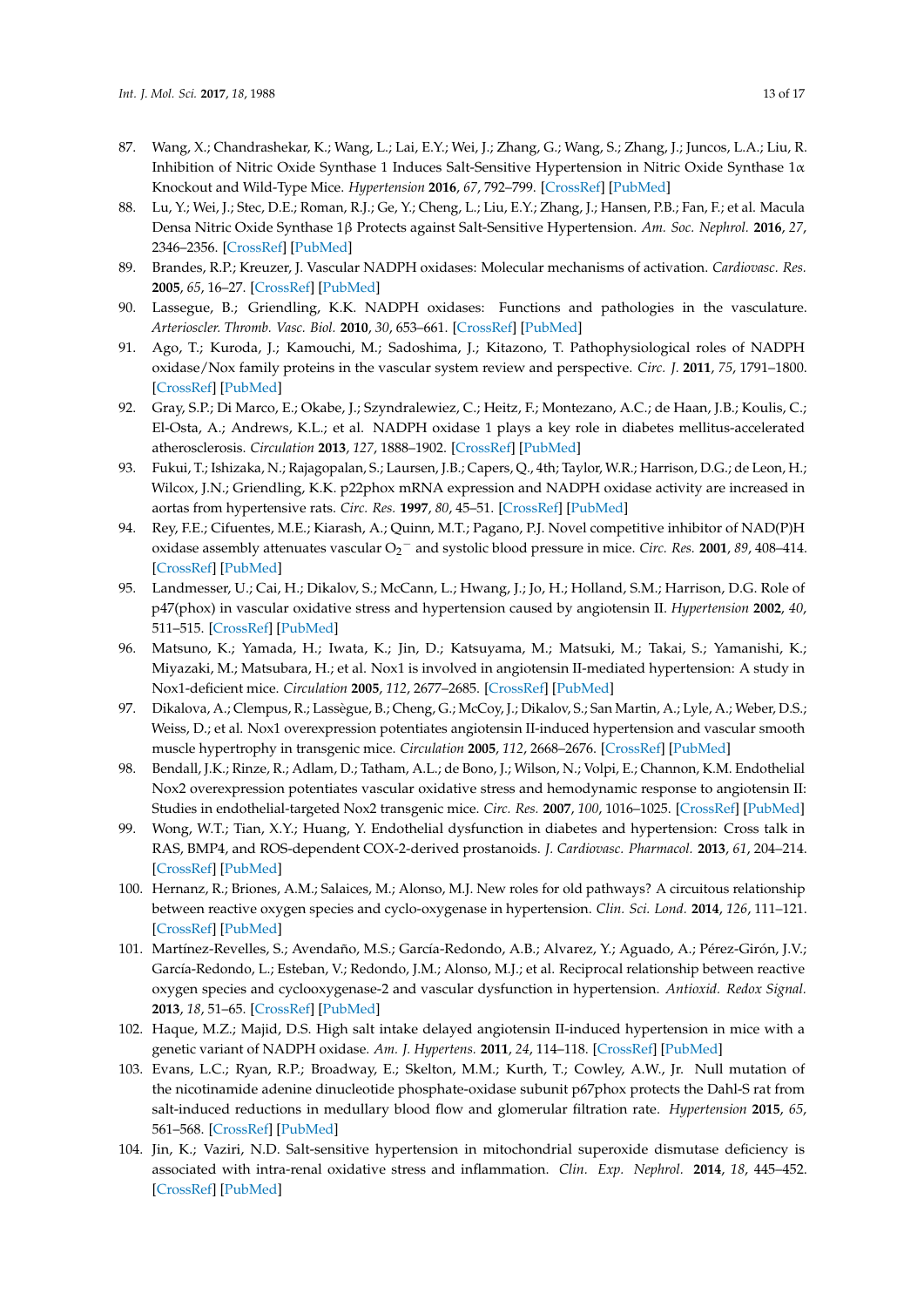- <span id="page-13-0"></span>105. Beswick, R.A.; Dorrance, A.M.; Leite, R.; Webb, R.C. NADH/NADPH oxidase and enhanced superoxide production in the mineralocorticoid hypertensive rat. *Hypertension* **2001**, *38*, 1107–1111. [\[CrossRef\]](http://dx.doi.org/10.1161/hy1101.093423) [\[PubMed\]](http://www.ncbi.nlm.nih.gov/pubmed/11711506)
- <span id="page-13-1"></span>106. McBride, H.M.; Neuspiel, M.; Wasiak, S. Mitochondria: More than just a powerhouse. *Curr. Biol.* **2006**, *16*, R551–R560. [\[CrossRef\]](http://dx.doi.org/10.1016/j.cub.2006.06.054) [\[PubMed\]](http://www.ncbi.nlm.nih.gov/pubmed/16860735)
- <span id="page-13-2"></span>107. Duchen, M.R. Mitochondria in health and disease: Perspectives on a new mitochondrial biology. *Mol. Asp. Med.* **2004**, *25*, 365–451. [\[CrossRef\]](http://dx.doi.org/10.1016/j.mam.2004.03.001) [\[PubMed\]](http://www.ncbi.nlm.nih.gov/pubmed/15302203)
- <span id="page-13-3"></span>108. De Cavanagh, E.M.; Toblli, J.E.; Ferder, L.; Piotrkowski, B.; Stella, I.; Fraga, C.G.; Inserra, F. Angiotensin II blockade improves mitochondrial function in spontaneously hypertensive rats. *Cell. Mol. Biol.* **2005**, *51*, 573–578. [\[PubMed\]](http://www.ncbi.nlm.nih.gov/pubmed/16309582)
- <span id="page-13-4"></span>109. Doughan, A.K.; Harrison, D.G.; Dikalov, S.I. Molecular mechanisms of angiotensin II-mediated mitochondrial dysfunction: Linking mitochondrial oxidative damage and vascular endothelial dysfunction. *Circ. Res.* **2008**, *102*, 488–496. [\[CrossRef\]](http://dx.doi.org/10.1161/CIRCRESAHA.107.162800) [\[PubMed\]](http://www.ncbi.nlm.nih.gov/pubmed/18096818)
- <span id="page-13-5"></span>110. Zhou, L.; Xiang, W.; Potts, J.; Floyd, M.; Sharan, C.; Yang, H.; Ross, J.; Nyanda, A.M.; Guo, Z. Reduction in extracellular superoxide dismutase activity in African-American patients with hypertension. *Free Radic. Biol. Med.* **2006**, *41*, 1384–1391. [\[CrossRef\]](http://dx.doi.org/10.1016/j.freeradbiomed.2006.07.019) [\[PubMed\]](http://www.ncbi.nlm.nih.gov/pubmed/17023265)
- <span id="page-13-6"></span>111. Dikalova, A.E.; Bikineyeva, A.T.; Budzyn, K.; Nazarewicz, R.R.; McCann, L.; Lewis, W.; Harrison, D.G.; Dikalov, S.I. Therapeutic targeting of mitochondrial superoxide in hypertension. *Circ. Res.* **2010**, *107*, 106–116. [\[CrossRef\]](http://dx.doi.org/10.1161/CIRCRESAHA.109.214601) [\[PubMed\]](http://www.ncbi.nlm.nih.gov/pubmed/20448215)
- <span id="page-13-7"></span>112. Itani, H.A.; Dikalova, A.E.; McMaster, W.G.; Nazarewicz, R.R.; Bikineyeva, A.T.; Harrison, D.G.; Dikalov, S.I. Mitochondrial Cyclophilin D in Vascular Oxidative Stress and Hypertension. *Hypertension* **2016**, *67*, 1218–1227. [\[CrossRef\]](http://dx.doi.org/10.1161/HYPERTENSIONAHA.115.07085) [\[PubMed\]](http://www.ncbi.nlm.nih.gov/pubmed/27067720)
- <span id="page-13-8"></span>113. Widder, J.D.; Fraccarollo, D.; Galuppo, P.; Hansen, J.M.; Jones, D.P.; Ertl, G.; Bauersachs, J. Attenuation of angiotensin II-induced vascular dysfunction and hypertension by overexpression of Thioredoxin 2. *Hypertension* **2009**, *54*, 338–344. [\[CrossRef\]](http://dx.doi.org/10.1161/HYPERTENSIONAHA.108.127928) [\[PubMed\]](http://www.ncbi.nlm.nih.gov/pubmed/19506101)
- <span id="page-13-9"></span>114. Chen, Q.; Wang, Q.; Zhu, J.; Xiao, Q.; Zhang, L. Reactive Oxygen Species: Key Regulators in Vascular Health and Diseases. *Br. J. Pharmacol.* **2017**. [\[CrossRef\]](http://dx.doi.org/10.1111/bph.13828) [\[PubMed\]](http://www.ncbi.nlm.nih.gov/pubmed/28430357)
- <span id="page-13-10"></span>115. Nakazono, K.; Watanabe, N.; Matsuno, K.; Sasaki, J.; Sato, T.; Inoue, M. Does superoxide underlie the pathogenesis of hypertension? *Proc. Natl. Acad. Sci. USA* **1991**, *88*, 10045–10048. [\[CrossRef\]](http://dx.doi.org/10.1073/pnas.88.22.10045) [\[PubMed\]](http://www.ncbi.nlm.nih.gov/pubmed/1658794)
- <span id="page-13-11"></span>116. Zhao, R.; Ma, X.; Xie, X.; Shen, G.X. Involvement of NADPH oxidase in oxidized LDL-induced upregulation of heat shock factor-1 and plasminogen activator inhibitor-1 in vascular endothelial cells. *Am. J. Physiol. Endocrinol. Metab.* **2009**, *297*, E104–E111. [\[CrossRef\]](http://dx.doi.org/10.1152/ajpendo.91023.2008) [\[PubMed\]](http://www.ncbi.nlm.nih.gov/pubmed/19401454)
- <span id="page-13-12"></span>117. Gulati, P.; Klöhn, P.C.; Krug, H.; Göttlicher, M.; Markova, B.; Böhmer, F.D.; Herrlich, P. Redox regulation in mammalian signal transduction. *IUBMB Life* **2001**, *52*, 25–28. [\[CrossRef\]](http://dx.doi.org/10.1080/15216540252774720) [\[PubMed\]](http://www.ncbi.nlm.nih.gov/pubmed/11795588)
- <span id="page-13-13"></span>118. Stojiljkovic, M.P.; Lopes, H.F.; Zhang, D.; Morrow, J.D.; Goodfriend, T.L.; Egan, B.M. Increasing plasma fatty acids elevates F2-isoprostanes in humans: Implications for the cardiovascular risk factor cluster. *J. Hypertens.* **2002**, *20*, 1215–1221. [\[CrossRef\]](http://dx.doi.org/10.1097/00004872-200206000-00036) [\[PubMed\]](http://www.ncbi.nlm.nih.gov/pubmed/12023694)
- <span id="page-13-18"></span>119. San José, G.; Fortuño, A.; Moreno, M.U.; Robador, P.A.; Bidegain, J.; Varo, N.; Beloqui, O.; Díez, J.; Zalba, G. The angiotensin-converting enzyme insertion/deletion polymorphism is associated with phagocytic NADPH oxidase-dependent superoxide generation: Potential implication in hypertension. *Clin. Sci. Lond.* **2009**, *116*, 233–240. [\[CrossRef\]](http://dx.doi.org/10.1042/CS20080057) [\[PubMed\]](http://www.ncbi.nlm.nih.gov/pubmed/18647135)
- <span id="page-13-14"></span>120. Sugiura, T.; Dohi, Y.; Yamashita, S.; Hirowatari, Y.; Fujii, S.; Ohte, N. Serotonin in peripheral blood reflects oxidative stress and plays a crucial role in atherosclerosis: Novel insights toward holistic anti-atherothrombotic strategy. *Atherosclerosis* **2016**, *246*, 157–160. [\[CrossRef\]](http://dx.doi.org/10.1016/j.atherosclerosis.2016.01.015) [\[PubMed\]](http://www.ncbi.nlm.nih.gov/pubmed/26784327)
- <span id="page-13-15"></span>121. Touyz, R.M.; Yao, G.; Viel, E.; Amiri, F.; Schiffrin, E.L. Angiotensin II and endothelin-1 regulate MAP kinases through different redox-dependent mechanisms in human vascular smooth muscle cells. *J. Hypertens.* **2004**, *22*, 1141–1149. [\[CrossRef\]](http://dx.doi.org/10.1097/00004872-200406000-00015) [\[PubMed\]](http://www.ncbi.nlm.nih.gov/pubmed/15167449)
- <span id="page-13-16"></span>122. Basset, O.; Deffert, C.; Foti, M.; Bedard, K.; Jaquet, V.; Ogier-Denis, E.; Krause, K.H. NADPH oxidase 1 deficiency alters caveolin phosphorylation and angiotensin II-receptor localization in vascular smooth muscle. *Antioxid. Redox Signal.* **2009**, *11*, 2371–2384. [\[CrossRef\]](http://dx.doi.org/10.1089/ars.2009.2584) [\[PubMed\]](http://www.ncbi.nlm.nih.gov/pubmed/19309260)
- <span id="page-13-17"></span>123. Lai, E.Y.; Solis, G.; Luo, Z.; Carlstrom, M.; Sandberg, K.; Holland, S.; Wellstein, A.; Welch, W.J.; Wilcox, C.S. p47(phox) is required for afferent arteriolar contractile responses to angiotensin II and perfusion pressure in mice. *Hypertension* **2012**, *59*, 415–420. [\[CrossRef\]](http://dx.doi.org/10.1161/HYPERTENSIONAHA.111.184291) [\[PubMed\]](http://www.ncbi.nlm.nih.gov/pubmed/22184329)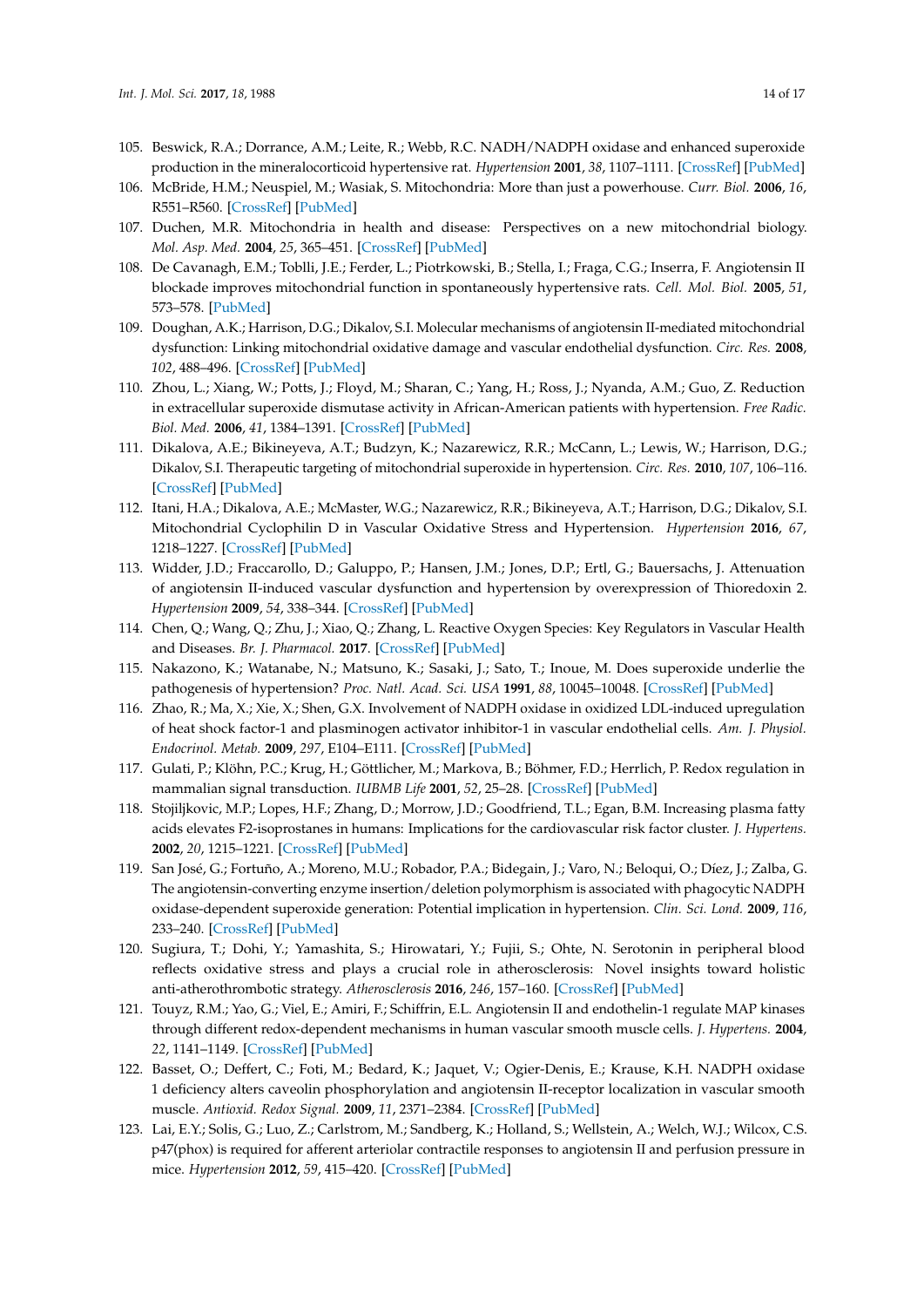- <span id="page-14-0"></span>124. Ha, H.; Lee, H.B. Oxidative stress in diabetic nephropathy: Basic and clinical information. *Curr. Diabetes Rep.* **2001**, *1*, 282–287. [\[CrossRef\]](http://dx.doi.org/10.1007/s11892-001-0047-1)
- <span id="page-14-1"></span>125. Dentelli, P.; Rosso, A.; Zeoli, A.; Gambino, R.; Pegoraro, L.; Pagano, G.; Falcioni, R.; Brizzi, M.F. Oxidative stress-mediated mesangial cell proliferation requires RAC-1/reactive oxygen species production and beta4 integrin expression. *J. Biol. Chem.* **2007**, *282*, 26101–26110. [\[CrossRef\]](http://dx.doi.org/10.1074/jbc.M703132200) [\[PubMed\]](http://www.ncbi.nlm.nih.gov/pubmed/17604276)
- <span id="page-14-2"></span>126. Ortiz, M.C.; Sanabria, E.; Manriquez, M.C.; Romero, J.C.; Juncos, L.A. Role of endothelin and isoprostanes in slow pressor responses to angiotensin II. *Hypertension* **2001**, *37*, 505–510. [\[CrossRef\]](http://dx.doi.org/10.1161/01.HYP.37.2.505) [\[PubMed\]](http://www.ncbi.nlm.nih.gov/pubmed/11230326)
- <span id="page-14-3"></span>127. Minuz, P.; Patrignani, P.; Gaino, S.; Degan, M.; Menapace, L.; Tommasoli, R.; Seta, F.; Capone, M.L.; Tacconelli, S.; Palatresi, S.; et al. Increased oxidative stress and platelet activation in patients with hypertension and renovascular disease. *Circulation* **2002**, *106*, 2800–2805. [\[CrossRef\]](http://dx.doi.org/10.1161/01.CIR.0000039528.49161.E9) [\[PubMed\]](http://www.ncbi.nlm.nih.gov/pubmed/12451006)
- <span id="page-14-4"></span>128. Rawat, D.K.; Alzoubi, A.; Gupte, R.; Chettimada, S.; Watanabe, M.; Kahn, A.G.; Okada, T.; McMurtry, I.F.; Gupte, S.A. Increased reactive oxygen species, metabolic maladaptation, and autophagy contribute to pulmonary arterial hypertension-induced ventricular hypertrophy and diastolic heart failure. *Hypertension* **2014**, *64*, 1266–1274. [\[CrossRef\]](http://dx.doi.org/10.1161/HYPERTENSIONAHA.114.03261) [\[PubMed\]](http://www.ncbi.nlm.nih.gov/pubmed/25267798)
- <span id="page-14-5"></span>129. Al Ghouleh, I.; Sahoo, S.; Meijles, D.N.; Amaral, J.H.; de Jesus, D.S.; Sembrat, J.; Rojas, M.; Goncharov, D.A.; Goncharova, E.A.; Pagano, P.J. Endothelial Nox1 Oxidase Assembly in Human Pulmonary Arterial Hypertension; Driver of Gremlin1-Mediated Proliferation. *Clin. Sci. Lond.* **2017**, *131*, 2019–2035. [\[CrossRef\]](http://dx.doi.org/10.1042/CS20160812) [\[PubMed\]](http://www.ncbi.nlm.nih.gov/pubmed/28522681)
- <span id="page-14-6"></span>130. Liu, B.; Luo, X.J.; Yang, Z.B.; Zhang, J.J.; Li, T.B.; Zhang, X.J.; Ma, Q.L.; Zhang, G.G.; Hu, C.P.; Peng, J. Inhibition of NOX/VPO1 pathway and inflammatory reaction by trimethoxystilbene in prevention of cardiovascular remodeling in hypoxia-induced pulmonary hypertensive rats. *J. Cardiovasc. Pharmacol.* **2014**, *63*, 567–576. [\[CrossRef\]](http://dx.doi.org/10.1097/FJC.0000000000000082) [\[PubMed\]](http://www.ncbi.nlm.nih.gov/pubmed/24492474)
- <span id="page-14-7"></span>131. Mittal, M.; Roth, M.; Konig, P.; Hofmann, S.; Dony, E.; Goyal, P.; Selbitz, A.C.; Schermuly, R.T.; Ghofrani, H.A.; Kwapiszewska, G.; et al. Hypoxia-dependent regulation of nonphagocytic NADPH oxidase subunit NOX4 in the pulmonary vasculature. *Circ. Res.* **2007**, *101*, 258–267. [\[CrossRef\]](http://dx.doi.org/10.1161/CIRCRESAHA.107.148015) [\[PubMed\]](http://www.ncbi.nlm.nih.gov/pubmed/17585072)
- <span id="page-14-8"></span>132. Lim, J.E.; Hong, K.W.; Jin, H.S.; Oh, B. Association analysis of reactive oxygen species-hypertension genes discovered by literature mining. *Genom. Inform.* **2012**, *10*, 244–248. [\[CrossRef\]](http://dx.doi.org/10.5808/GI.2012.10.4.244) [\[PubMed\]](http://www.ncbi.nlm.nih.gov/pubmed/23346037)
- <span id="page-14-9"></span>133. Jialal, I.; Grundy, S.M. Preservation of the endogenous antioxidants in low density lipoprotein by ascorbate but not probucol during oxidative modification. *J. Clin. Investig.* **1991**, *87*, 597–601. [\[CrossRef\]](http://dx.doi.org/10.1172/JCI115035) [\[PubMed\]](http://www.ncbi.nlm.nih.gov/pubmed/1991843)
- <span id="page-14-10"></span>134. Thomas, S.R.; Stocker, R. Molecular action of vitamin E in lipoprotein oxidation: Implications for atherosclerosis. *Free Radic. Biol. Med.* **2000**, *28*, 1795–1805. [\[CrossRef\]](http://dx.doi.org/10.1016/S0891-5849(00)00236-7)
- <span id="page-14-11"></span>135. Fraga, C.G.; Oteiza, P.I.; Galleano, M. In vitro measurements and interpretation of total antioxidant capacity. *Biochim. Biophys. Acta* **2014**, *1840*, 931–934. [\[CrossRef\]](http://dx.doi.org/10.1016/j.bbagen.2013.06.030) [\[PubMed\]](http://www.ncbi.nlm.nih.gov/pubmed/23830861)
- 136. Pinchuk, I.; Shoval, H.; Dotan, Y.; Lichtenberg, D. Evaluation of antioxidants: Scope, limitations and relevance of assays. *Chem. Phys. Lipids* **2012**, *165*, 638–647. [\[CrossRef\]](http://dx.doi.org/10.1016/j.chemphyslip.2012.05.003) [\[PubMed\]](http://www.ncbi.nlm.nih.gov/pubmed/22721987)
- <span id="page-14-12"></span>137. González, J.; Valls, N.; Brito, R.; Rodrigo, R. Essential hypertension and oxidative stress: New insights. *World J. Cardiol.* **2014**, *6*, 353–366. [\[CrossRef\]](http://dx.doi.org/10.4330/wjc.v6.i6.353) [\[PubMed\]](http://www.ncbi.nlm.nih.gov/pubmed/24976907)
- 138. Simic, D.V.; Mimic-Oka, J.; Pljesa-Ercegovac, M.; Savic-Radojevic, A.; Opacic, M.; Matic, D.; Ivanovic, B.; Simic, T. Byproducts of oxidative protein damage and antioxidant enzyme activities in plasma of patients with different degrees of essential hypertension. *J. Hum. Hypertens.* **2006**, *20*, 149–155. [\[CrossRef\]](http://dx.doi.org/10.1038/sj.jhh.1001945) [\[PubMed\]](http://www.ncbi.nlm.nih.gov/pubmed/16341053)
- 139. Mullan, B.A.; Young, I.S.; Fee, H.; McCance, D.R. Ascorbic acid reduces blood pressure and arterial stiffness in type 2 diabetes. *Hypertension* **2002**, *40*, 804–809. [\[CrossRef\]](http://dx.doi.org/10.1161/01.HYP.0000039961.13718.00) [\[PubMed\]](http://www.ncbi.nlm.nih.gov/pubmed/12468561)
- <span id="page-14-13"></span>140. Takac, I.; Schröder, K.; Brandes, R.P. The Nox family of NADPH oxidases: Friend or foe of the vascular system? *Curr. Hypertens. Rep.* **2012**, *14*, 70–78. [\[CrossRef\]](http://dx.doi.org/10.1007/s11906-011-0238-3) [\[PubMed\]](http://www.ncbi.nlm.nih.gov/pubmed/22071588)
- <span id="page-14-14"></span>141. Lassègue, B.; Clempus, R.E. Vascular NAD(P)H oxidases: Specific features, expression, and regulation. *Am. J. Physiol. Regul. Integr. Comp. Physiol.* **2003**, *285*, R277–R297. [\[CrossRef\]](http://dx.doi.org/10.1152/ajpregu.00758.2002) [\[PubMed\]](http://www.ncbi.nlm.nih.gov/pubmed/12855411)
- <span id="page-14-15"></span>142. Briones, A.M.; Touyz, R.M. Oxidative stress and hypertension: Current concepts. *Curr. Hypertens. Rep.* **2010**, *12*, 135–142. [\[CrossRef\]](http://dx.doi.org/10.1007/s11906-010-0100-z) [\[PubMed\]](http://www.ncbi.nlm.nih.gov/pubmed/20424957)
- <span id="page-14-16"></span>143. Rodrigo, R.; Prat, H.; Passalacqua, W.; Araya, J.; Bächler, J.P. Decrease in oxidative stress through supplementation of vitamins C and E is associated with a reduction in blood pressure in patients with essential hypertension. *Clin. Sci. Lond.* **2008**, *114*, 625–634. [\[CrossRef\]](http://dx.doi.org/10.1042/CS20070343) [\[PubMed\]](http://www.ncbi.nlm.nih.gov/pubmed/17999638)
- <span id="page-14-17"></span>144. Newberry, S.J. What is the evidence that vitamin C supplements lower blood pressure? *Am. J. Clin. Nutr.* **2012**, *95*, 997–998. [\[CrossRef\]](http://dx.doi.org/10.3945/ajcn.112.037663) [\[PubMed\]](http://www.ncbi.nlm.nih.gov/pubmed/22492375)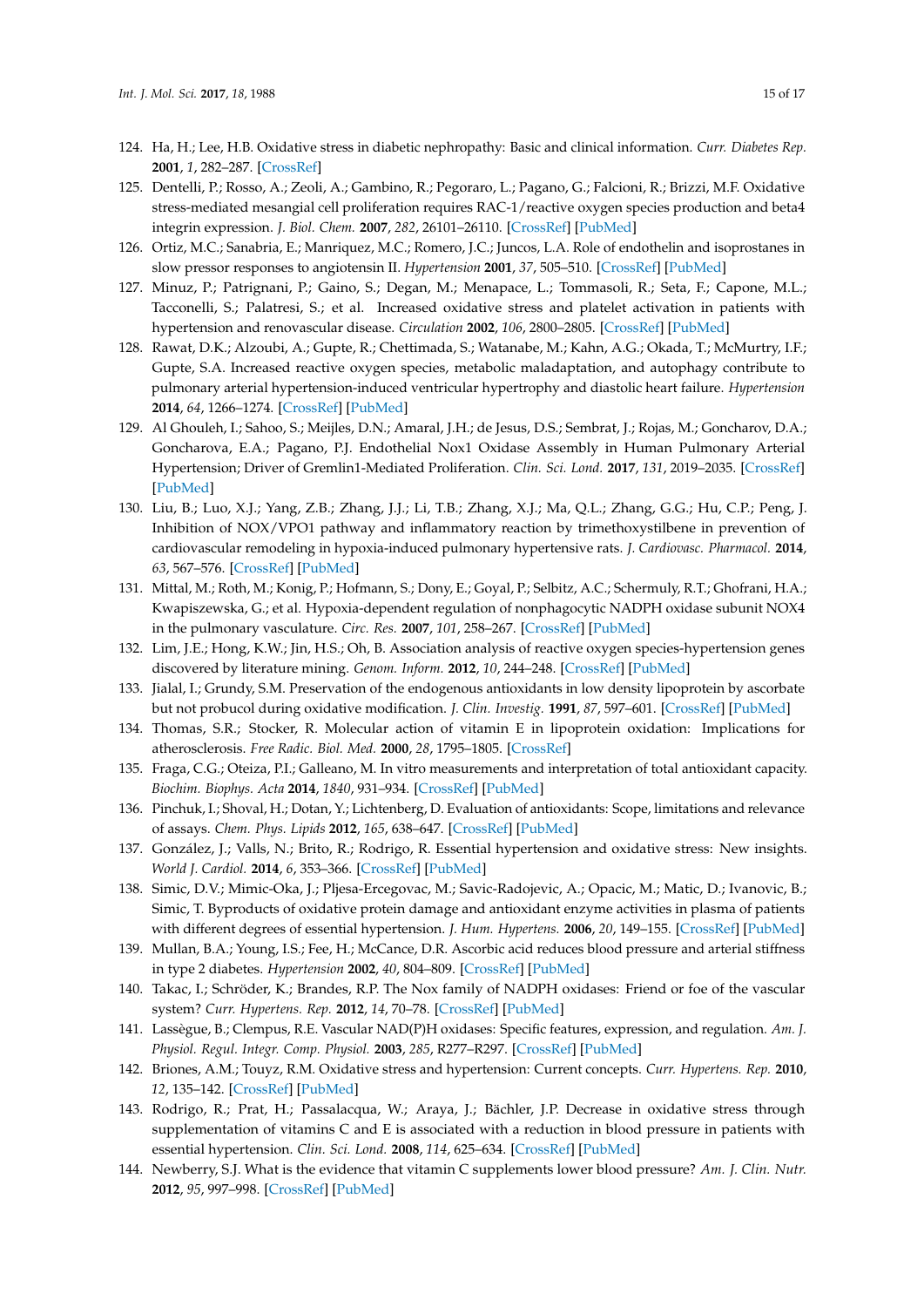- <span id="page-15-0"></span>145. MacIsaac, R.L.; Salatzki, J.; Higgins, P.; Walters, M.R.; Padmanabhan, S.; Dominiczak, A.F.; Touyz, R.M.; Dawson, J. Allopurinol and cardiovascular outcomes in adults with hypertension. *Hypertension* **2016**, *67*, 535–540. [\[CrossRef\]](http://dx.doi.org/10.1161/HYPERTENSIONAHA.115.06344) [\[PubMed\]](http://www.ncbi.nlm.nih.gov/pubmed/26865199)
- <span id="page-15-1"></span>146. Vivekananthan, D.P.; Penn, M.S.; Sapp, S.K.; Hsu, A.; Topol, E.J. Use of antioxidant vitamins for the prevention of cardiovascular disease: Meta-analysis of randomised trials. *Lancet* **2003**, *361*, 2017–2023. [\[CrossRef\]](http://dx.doi.org/10.1016/S0140-6736(03)13637-9)
- 147. Montezano, A.C.; Touyz, R.M. Oxidative stress, Noxs, and hypertension: Experimental evidence and clinical controversies. *Ann. Med.* **2012**, *44*, S2–S16. [\[CrossRef\]](http://dx.doi.org/10.3109/07853890.2011.653393) [\[PubMed\]](http://www.ncbi.nlm.nih.gov/pubmed/22713144)
- 148. Collins, A.R.; Lyon, C.J.; Xia, X.; Liu, J.Z.; Tangirala, R.K.; Yin, F.; Boyadjian, R.; Bikineyeva, A.; Praticò, D.; Harrison, D.G.; et al. Age-accelerated atherosclerosis correlates with failure to upregulate antioxidant genes. *Circ. Res.* **2009**, *104*, e42–e54. [\[CrossRef\]](http://dx.doi.org/10.1161/CIRCRESAHA.108.188771) [\[PubMed\]](http://www.ncbi.nlm.nih.gov/pubmed/19265038)
- 149. Czernichow, S.; Bertrais, S.; Blacher, J.; Galan, P.; Briançon, S.; Favier, A.; Safar, M.; Hercberg, S. Effect of supplementation with antioxidants upon long-term risk of hypertension in the SU.VI.MAX study: Association with plasma antioxidant levels. *J. Hypertens.* **2005**, *23*, 2013–2018. [\[CrossRef\]](http://dx.doi.org/10.1097/01.hjh.0000187259.94448.8a) [\[PubMed\]](http://www.ncbi.nlm.nih.gov/pubmed/16208143)
- <span id="page-15-2"></span>150. Sesso, H.D.; Buring, J.E.; Christen, W.G.; Kurth, T.; Belanger, C.; MacFadyen, J.; Bubes, V.; Manson, J.E.; Glynn, R.J.; Gaziano, J.M. Vitamins E and C in the prevention of cardiovascular disease in men: The Physicians' Health Study II randomized controlled trial. *JAMA* **2008**, *300*, 2123–2133. [\[CrossRef\]](http://dx.doi.org/10.1001/jama.2008.600) [\[PubMed\]](http://www.ncbi.nlm.nih.gov/pubmed/18997197)
- <span id="page-15-3"></span>151. Miller, E.R.; Pastor-Barriuso, R.; Dalal, D.; Riemersma, R.A.; Appel, L.J.; Guallar, E. Meta-analysis: High-dosage vitamin E supplementation may increase all-cause mortality. *Ann. Intern. Med.* **2005**, *142*, 37–46. [\[CrossRef\]](http://dx.doi.org/10.7326/0003-4819-142-1-200501040-00110) [\[PubMed\]](http://www.ncbi.nlm.nih.gov/pubmed/15537682)
- <span id="page-15-4"></span>152. Drummond, G.R.; Selemidis, S.; Griendling, K.K.; Sobey, C.G. Combating oxidative stress in vascular disease: NADPH oxidases as therapeutic targets. *Nat. Rev. Drug Discov.* **2011**, *10*, 453–471. [\[CrossRef\]](http://dx.doi.org/10.1038/nrd3403) [\[PubMed\]](http://www.ncbi.nlm.nih.gov/pubmed/21629295)
- <span id="page-15-5"></span>153. Wind, S.; Beuerlein, K.; Eucker, T.; Müller, H.; Scheurer, P.; Armitage, M.E.; Ho, H.; Schmidt, H.H.; Wingler, K. Comparative pharmacology of chemically distinct NADPH oxidase inhibitors. *Br. J. Pharmacol.* **2010**, *161*, 885–898. [\[CrossRef\]](http://dx.doi.org/10.1111/j.1476-5381.2010.00920.x) [\[PubMed\]](http://www.ncbi.nlm.nih.gov/pubmed/20860666)
- <span id="page-15-6"></span>154. Ghosh, M.; Wang, H.D.; McNeill, J.R. Role of oxidative stress and nitric oxide in regulation of spontaneous tone in aorta of DOCA-salt hypertensive rats. *Br. J. Pharmacol.* **2004**, *141*, 562–573. [\[CrossRef\]](http://dx.doi.org/10.1038/sj.bjp.0705557) [\[PubMed\]](http://www.ncbi.nlm.nih.gov/pubmed/14744820)
- <span id="page-15-7"></span>155. Jaquet, V.; Scapozza, L.; Clark, R.A.; Krause, K.H.; Lambeth, J.D. Small-molecule NOX inhibitors: ROS-generating NADPH oxidases as therapeutic targets. *Antioxid. Redox Signal.* **2009**, *11*, 2535–2552. [\[CrossRef\]](http://dx.doi.org/10.1089/ars.2009.2585) [\[PubMed\]](http://www.ncbi.nlm.nih.gov/pubmed/19309261)
- <span id="page-15-8"></span>156. Spychalowicz, A.; Wilk, G.; Sliwa, T.; Ludew, D.; Guzik, T.J. Novel therapeutic approaches in limiting ´ oxidative stress and inflammation. *Curr. Pharm. Biotechnol.* **2012**, *13*, 2456–2466. [\[CrossRef\]](http://dx.doi.org/10.2174/1389201011208062456) [\[PubMed\]](http://www.ncbi.nlm.nih.gov/pubmed/22280420)
- <span id="page-15-11"></span>157. Streeter, J.; Thiel, W.; Brieger, K.; Miller, F.J., Jr. Opportunity nox: The future of NADPH oxidases as therapeutic targets in cardiovascular disease. *Cardiovasc. Ther.* **2013**, *31*, 125–137. [\[CrossRef\]](http://dx.doi.org/10.1111/j.1755-5922.2011.00310.x) [\[PubMed\]](http://www.ncbi.nlm.nih.gov/pubmed/22280098)
- <span id="page-15-9"></span>158. Gianni, D.; Taulet, N.; Zhang, H.; DerMardirossian, C.; Kister, J.; Martinez, L.; Roush, W.R.; Brown, S.J.; Bokoch, G.M.; Rosen, H. A novel and specific NADPH oxidase-1 (Nox1) small-molecule inhibitor blocks the formation of functional invadopodia in human colon cancer cells. *ACS Chem. Biol.* **2010**, *5*, 981–993. [\[CrossRef\]](http://dx.doi.org/10.1021/cb100219n) [\[PubMed\]](http://www.ncbi.nlm.nih.gov/pubmed/20715845)
- <span id="page-15-10"></span>159. Kim, J.A.; Neupane, G.P.; Lee, E.S.; Jeong, B.S.; Park, B.C.; Thapa, P. NADPH oxidase inhibitors: A patent review. *Expert Opin. Ther. Pat.* **2011**, *21*, 1147–1158. [\[CrossRef\]](http://dx.doi.org/10.1517/13543776.2011.584870) [\[PubMed\]](http://www.ncbi.nlm.nih.gov/pubmed/21554154)
- 160. Altenhöfer, S.; Radermacher, K.A.; Kleikers, P.W.; Wingler, K.; Schmidt, H.H. Evolution of NADPH Oxidase Inhibitors: Selectivity and Mechanisms for Target Engagement. *Antioxid. Redox Signal.* **2015**, *23*, 406–427. [\[CrossRef\]](http://dx.doi.org/10.1089/ars.2013.5814) [\[PubMed\]](http://www.ncbi.nlm.nih.gov/pubmed/24383718)
- <span id="page-15-12"></span>161. Ranayhossaini, D.J.; Rodriguez, A.I.; Sahoo, S.; Chen, B.B.; Mallampalli, R.K.; Kelley, E.E.; Csanyi, G.; Gladwin, M.T.; Romero, G.; Pagano, P.J. Selective recapitulation of conserved and nonconserved regions of putative NOXA1 protein activation domain confers isoform-specific inhibition of Nox1 oxidase and attenuation of endothelial cell migration. *J. Biol. Chem.* **2013**, *288*, 36437–36450. [\[CrossRef\]](http://dx.doi.org/10.1074/jbc.M113.521344) [\[PubMed\]](http://www.ncbi.nlm.nih.gov/pubmed/24187133)
- <span id="page-15-13"></span>162. Somanna, N.K.; Valente, A.J.; Krenz, M.; Fay, W.P.; Delafontaine, P.; Chandrasekar, B. The Nox1/4 Dual Inhibitor GKT137831 or Nox4 Knockdown Inhibits Angiotensin-II-Induced Adult Mouse Cardiac Fibroblast Proliferation and Migration. AT1 Physically Associates With Nox4. *J. Cell. Physiol.* **2016**, *231*, 1130–1141. [\[CrossRef\]](http://dx.doi.org/10.1002/jcp.25210) [\[PubMed\]](http://www.ncbi.nlm.nih.gov/pubmed/26445208)